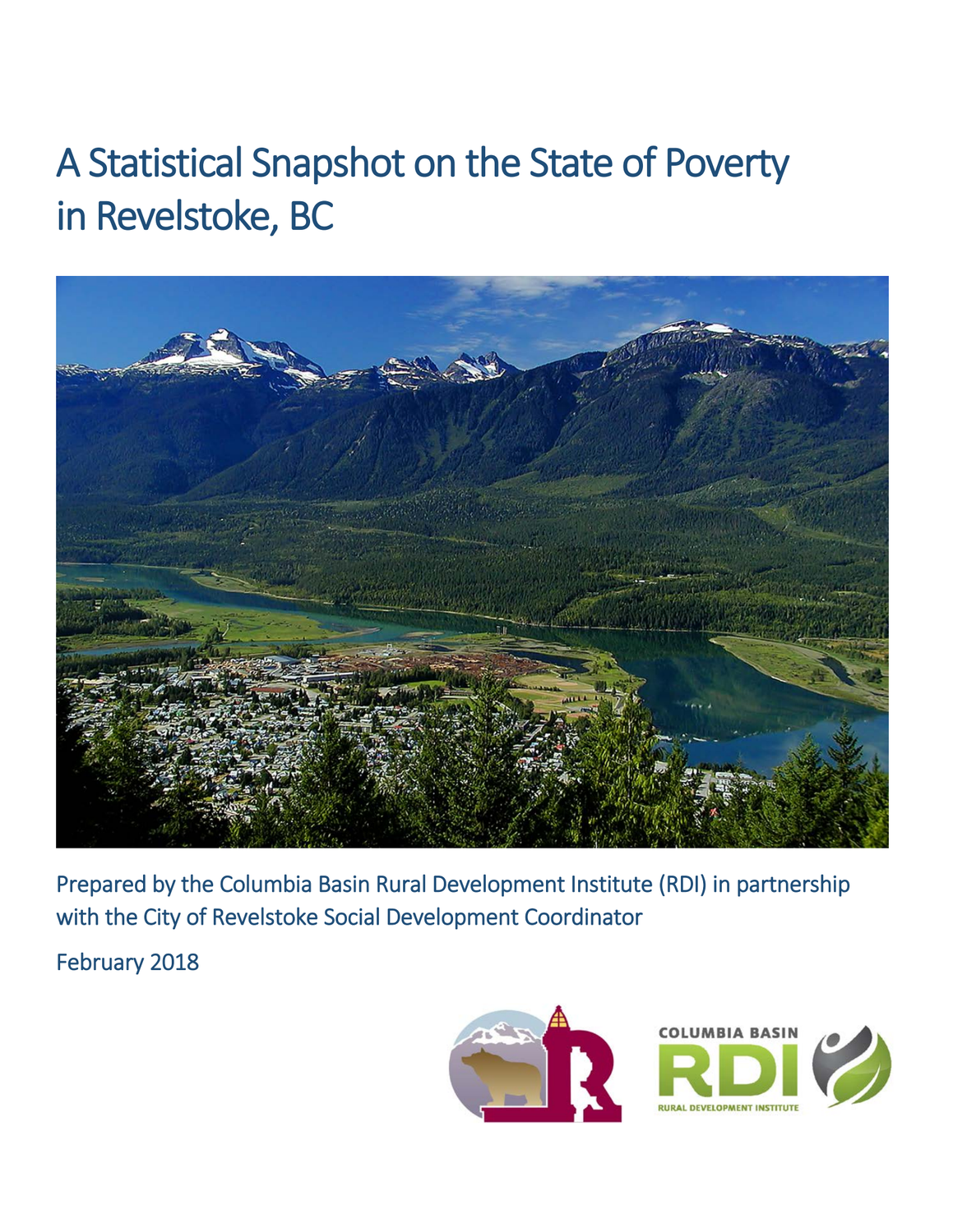# <span id="page-1-0"></span>TABLE OF CONTENTS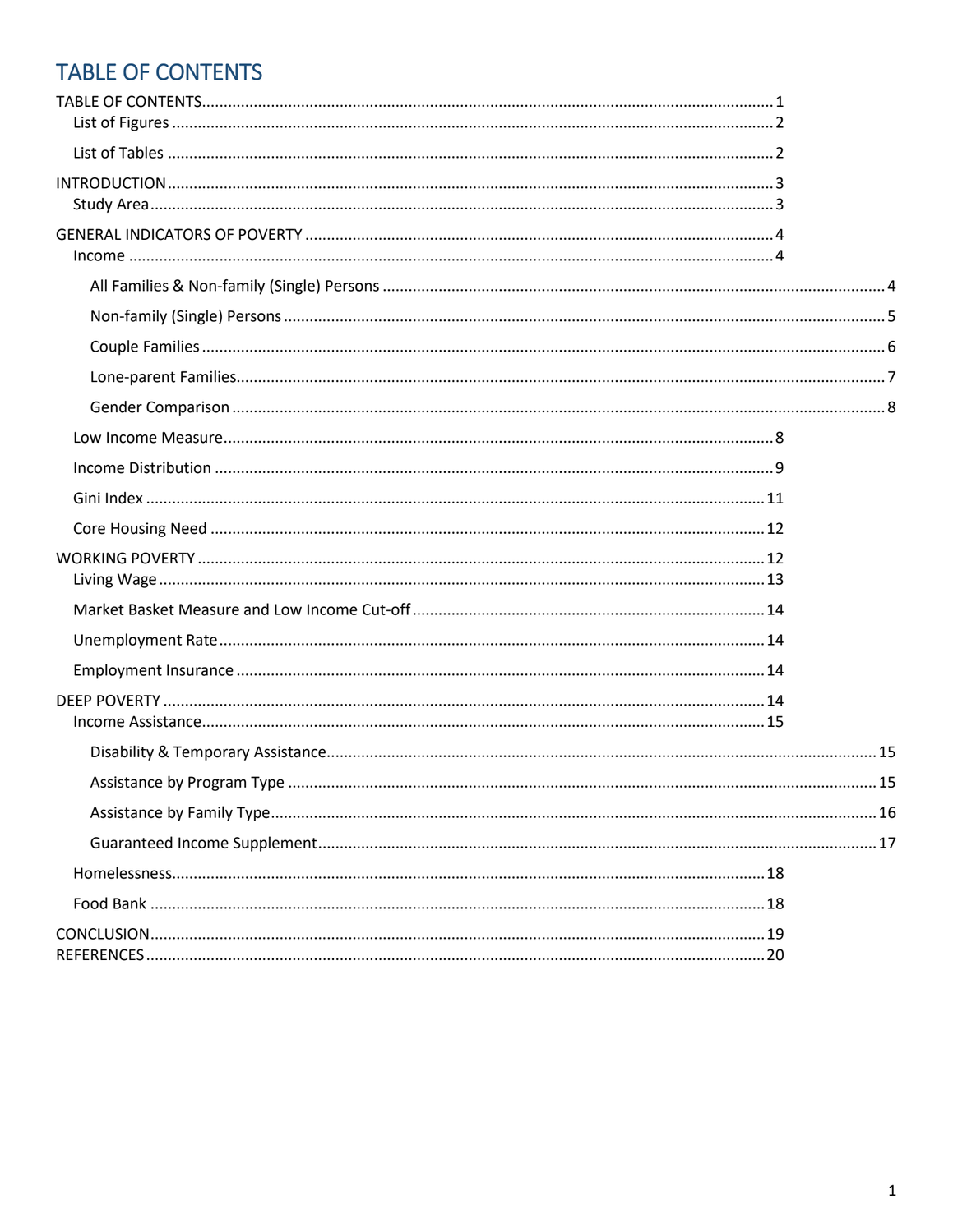# <span id="page-2-0"></span>List of Figures

| Figure 13: Gini Coefficient for 2011 and 2014 for Basin-Boundary communities, BC, and Canada <sup>9</sup> 11 |
|--------------------------------------------------------------------------------------------------------------|
|                                                                                                              |
|                                                                                                              |

## <span id="page-2-1"></span>List of Tables

| Table 6: Gender and Homeless Status of New Homeless Outreach Program Clients in Revelstoke <sup>29</sup> 18 |  |
|-------------------------------------------------------------------------------------------------------------|--|
|                                                                                                             |  |
|                                                                                                             |  |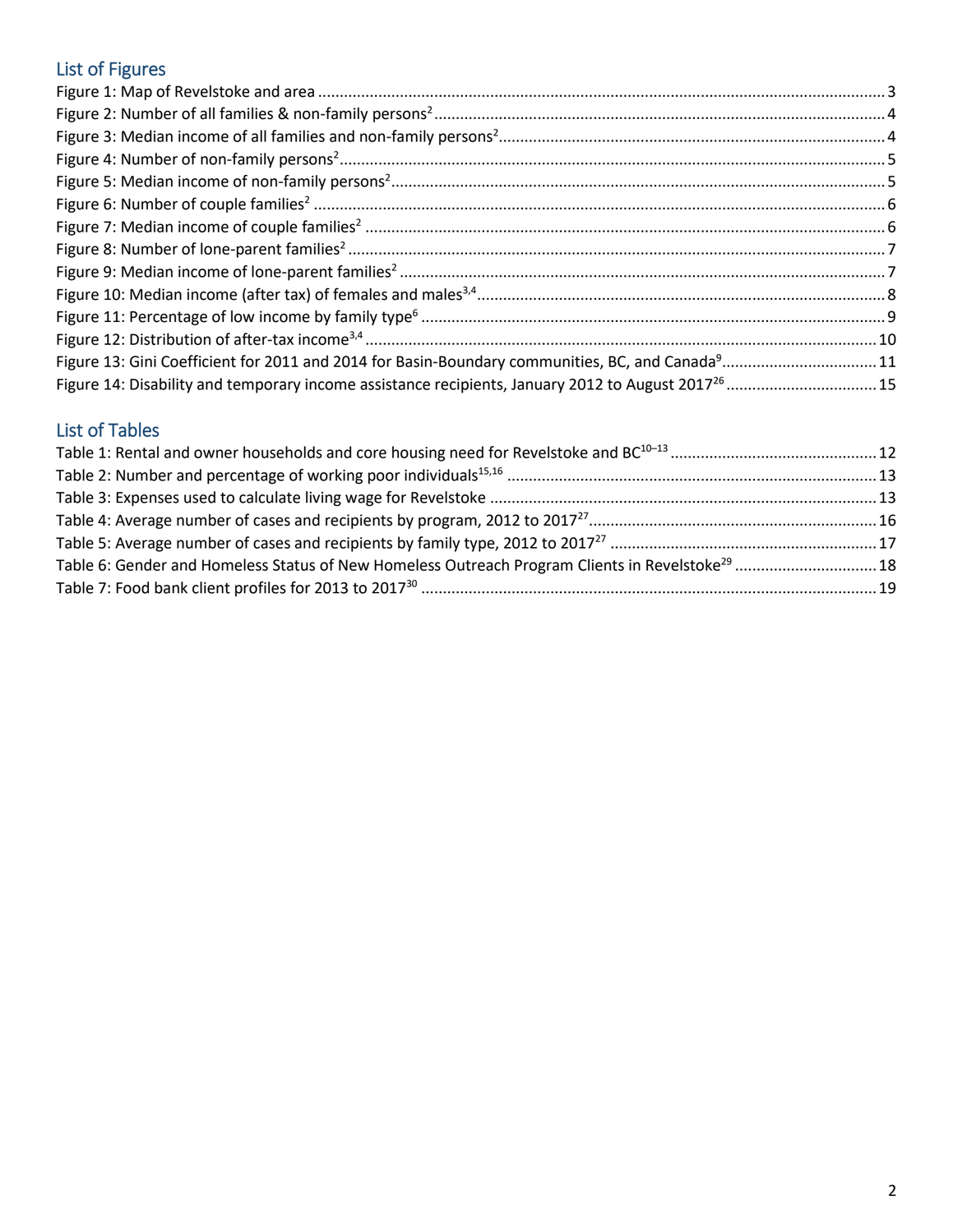# <span id="page-3-0"></span>**INTRODUCTION**

The purpose of this report is to assist with the revision and development of a Revelstoke Community Poverty Reduction Strategy through the provision of data and indicators of poverty for the City of Revelstoke and area. The Columbia Basin [Rural Development Institute](http://www.cbrdi.ca/) (RDI) at Selkirk College worked with the [Revelstoke Community Social Development](https://www.revelstokesocialdevelopment.org/) Coordinator as part of the RDI's [Poverty Reduction Indicators Project](http://www.cbrdi.ca/poverty-reduction/) with an interest in providing updated statistics to help inform upcoming strategy and action planning processes. Data has been sourced from federal, provincial, and regional agencies, as well as through direct communications with local organizations.

Some of the indicators in this report use Statistics Canada taxfiler statistics, which capture all residents in Revelstoke and area who have filed income tax returns and have a postal code associated with Revelstoke, including: V0E 2S0, V0E 2S1, V0E 2S2, V0E 2S3, and V0E 3K0. It is important to note that Statistics Canada distorts taxfiler data to protect the privacy of individuals filing returns, and small communities are impacted the most. Visi[t Statistics Canada](http://www23.statcan.gc.ca/imdb-bmdi/document/4105_D5_T1_V10-eng.htm#a1) for more information on data confidentiality and rounding and data suppression processes for the taxfiler statistics.

Several indicators in this report are presented by Census Family types, as defined by Statistics Canada<sup>1</sup>, where:

- **Couple families** consist of a couple living together (whether married or common-law) at the same address, and any children living at that same address.
- **Lone-parent families** are a family with only one parent, male or female, and with at least one child.
- **Children** are taxfilers or imputed persons in couple and lone-parent families. Taxfiling children do not live with their spouse, have no children of their own and live with their parent(s). The data identifies children as 0 to 17 years of age.
- **Non-family persons** are individuals who are not part of a census family couple family or a lone-parent family, and are living alone.
- <span id="page-3-3"></span>**Seniors** (65+) is a grouping of persons 65 years of age and over.

#### <span id="page-3-1"></span>Study Area

For this project, the study area is the City of Revelstoke and the Columbia Shuswap Regional District (CSRD) Area B (Revelstoke Rural), which includes the unincorporated communities of Trout Lake and Galena Bay (see **[Figure 1](#page-3-3)**). The population of the City of Revelstoke is 7,457, with an additional 598 residents in CSRD Area B (2016 Census data).



<span id="page-3-2"></span>**Figure 1: Map of Revelstoke and area**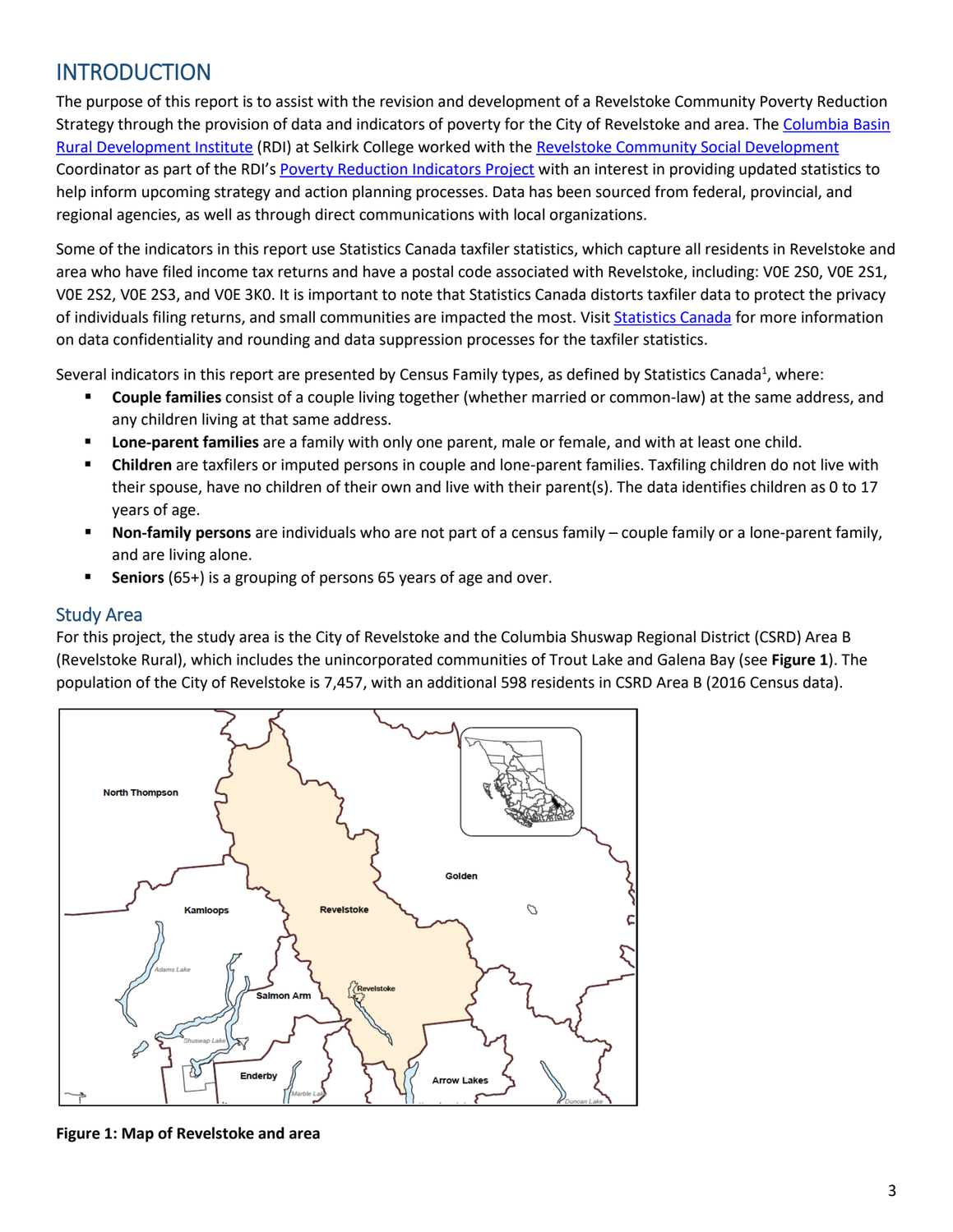# <span id="page-4-0"></span>GENERAL INDICATORS OF POVERTY

#### <span id="page-4-1"></span>Income

A widely acknowledged indicator of poverty is income. As was reported in the *Revelstoke Community Poverty Reduction Strategy 2012 Appendix A*, taxfiler data (2000 to 2009) was used to create a statistical profile of income security in Revelstoke and area. **[Figure 2](#page-4-3)** through **[Figure 9](#page-7-2)** provide updated charts, as requested, with 2010 to 2015 taxfiler statistics. The number and median income of families are provided for four categories: (1) all families and non-family persons (i.e. singles), (2) non-family persons, (3) couple families, and (4) lone-parent families, and for these families who are low income (based on the **before-tax** Low Income Measure). The *median* is the middle amount in the distribution of the data set, with half having income above and half having income below. This is different from the *mean* or *average*, which is the amount resulting from dividing the total combined income of all by the number of people/families.



<span id="page-4-2"></span>All Families & Non-family (Single) Persons

<span id="page-4-3"></span>



<span id="page-4-4"></span>**Figure 3: Median income of all families and non-family persons**<sup>2</sup>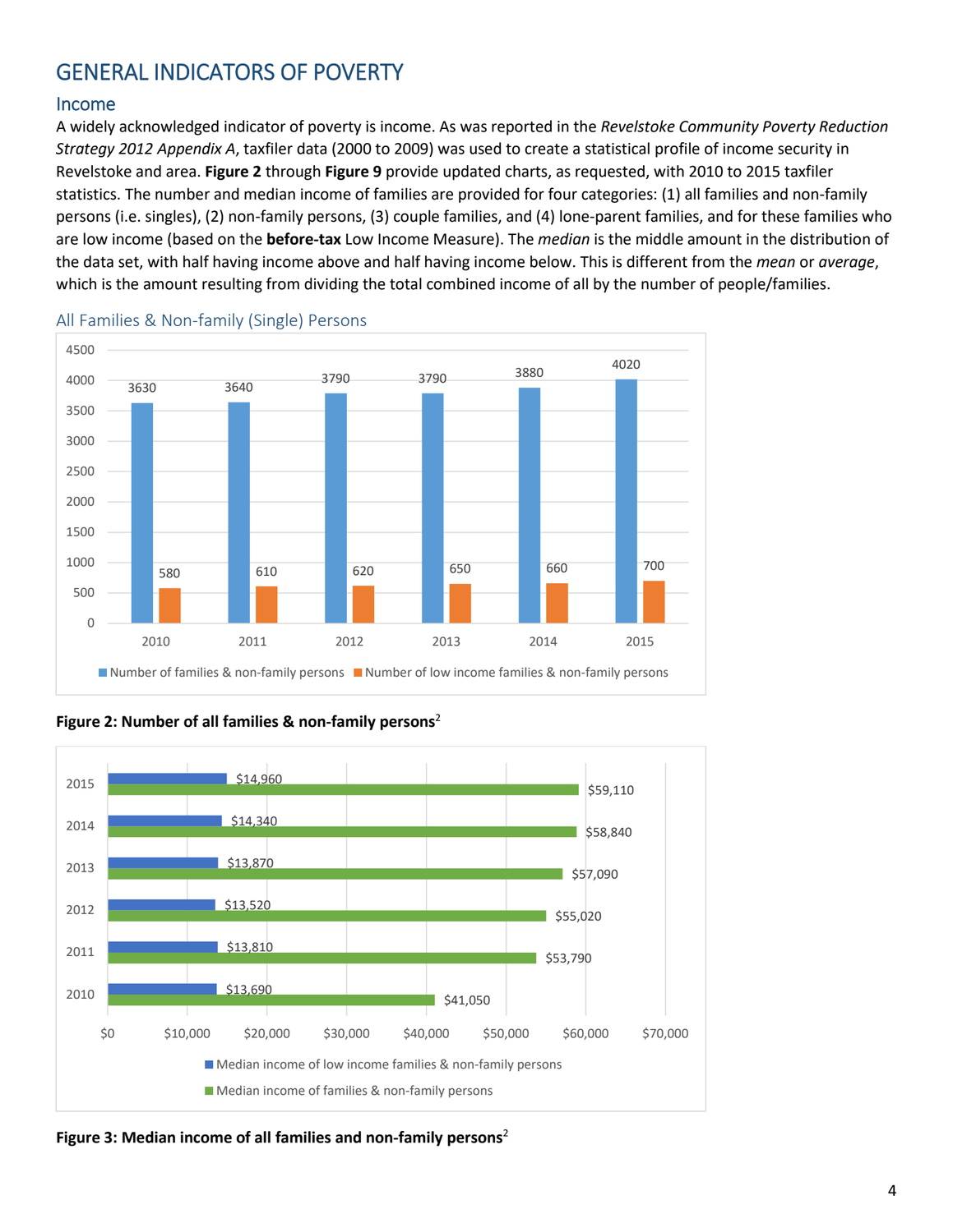

#### <span id="page-5-0"></span>Non-family (Single) Persons

<span id="page-5-1"></span>**Figure 4: Number of non-family persons**<sup>2</sup>



<span id="page-5-2"></span>**Figure 5: Median income of non-family persons**<sup>2</sup>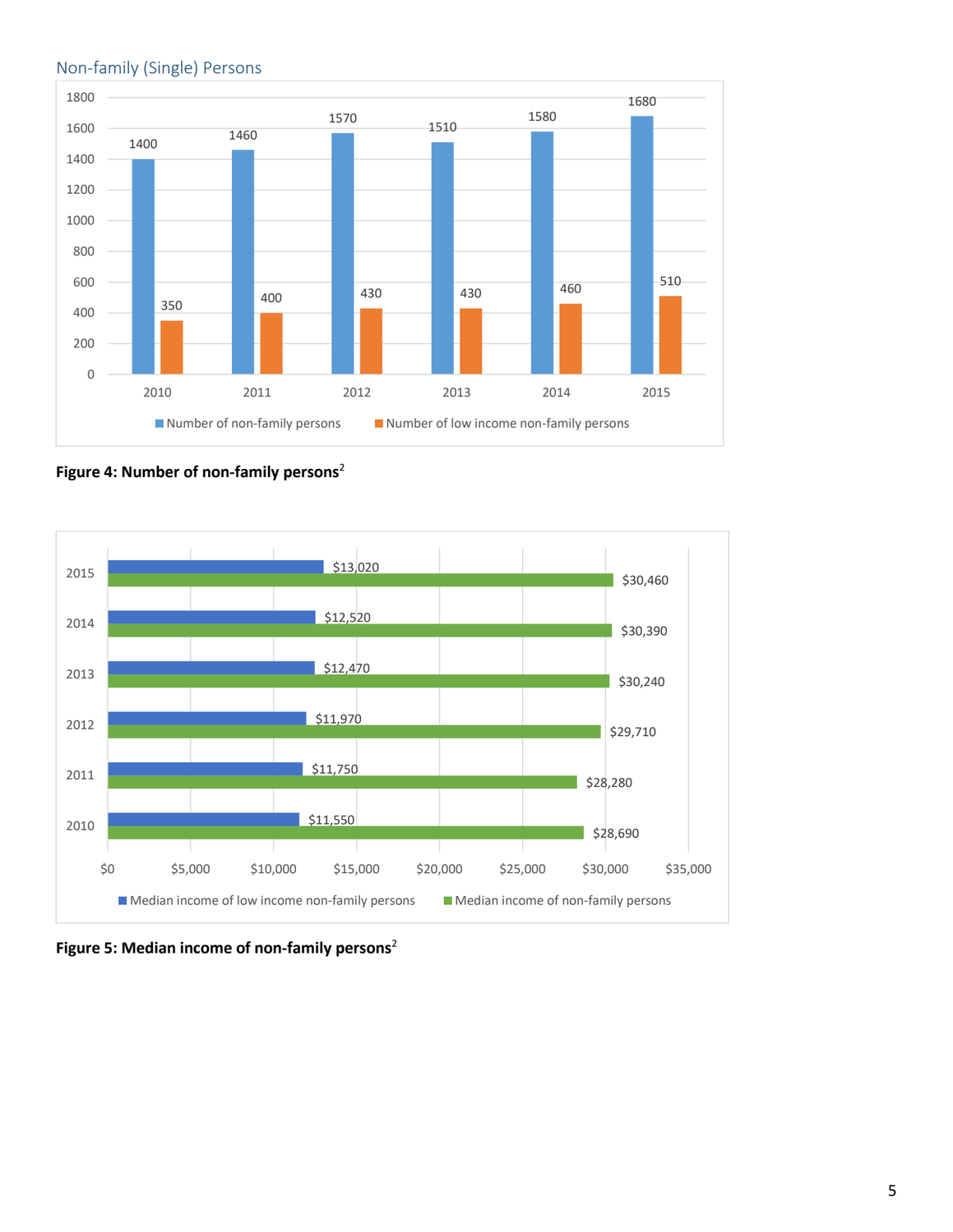#### <span id="page-6-0"></span>Couple Families



<span id="page-6-1"></span>**Figure 6: Number of couple families**<sup>2</sup>



<span id="page-6-2"></span>**Figure 7: Median income of couple families**<sup>2</sup>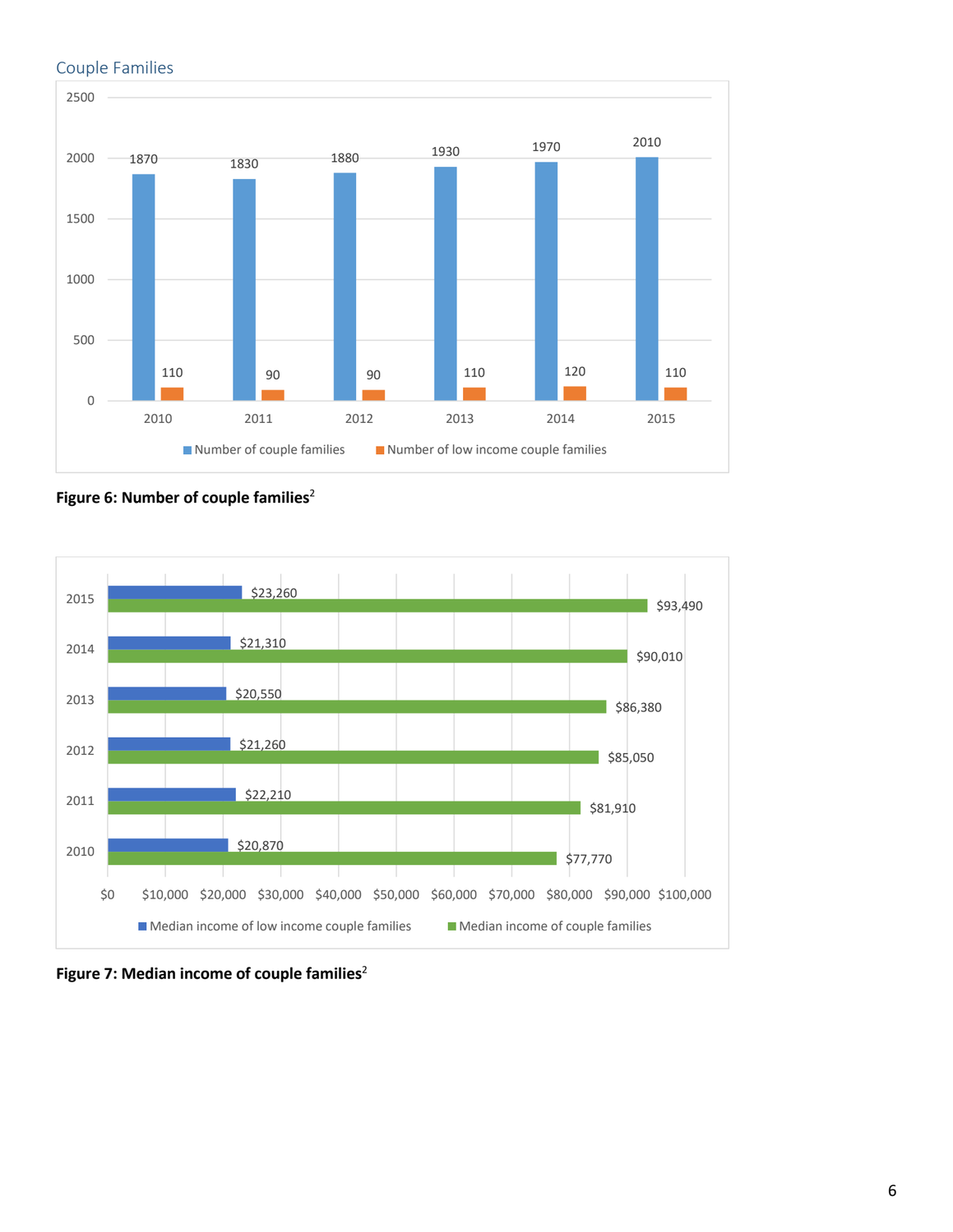

#### <span id="page-7-0"></span>Lone-parent Families

<span id="page-7-1"></span>**Figure 8: Number of lone-parent families**<sup>2</sup>



<span id="page-7-2"></span>**Figure 9: Median income of lone-parent families**<sup>2</sup>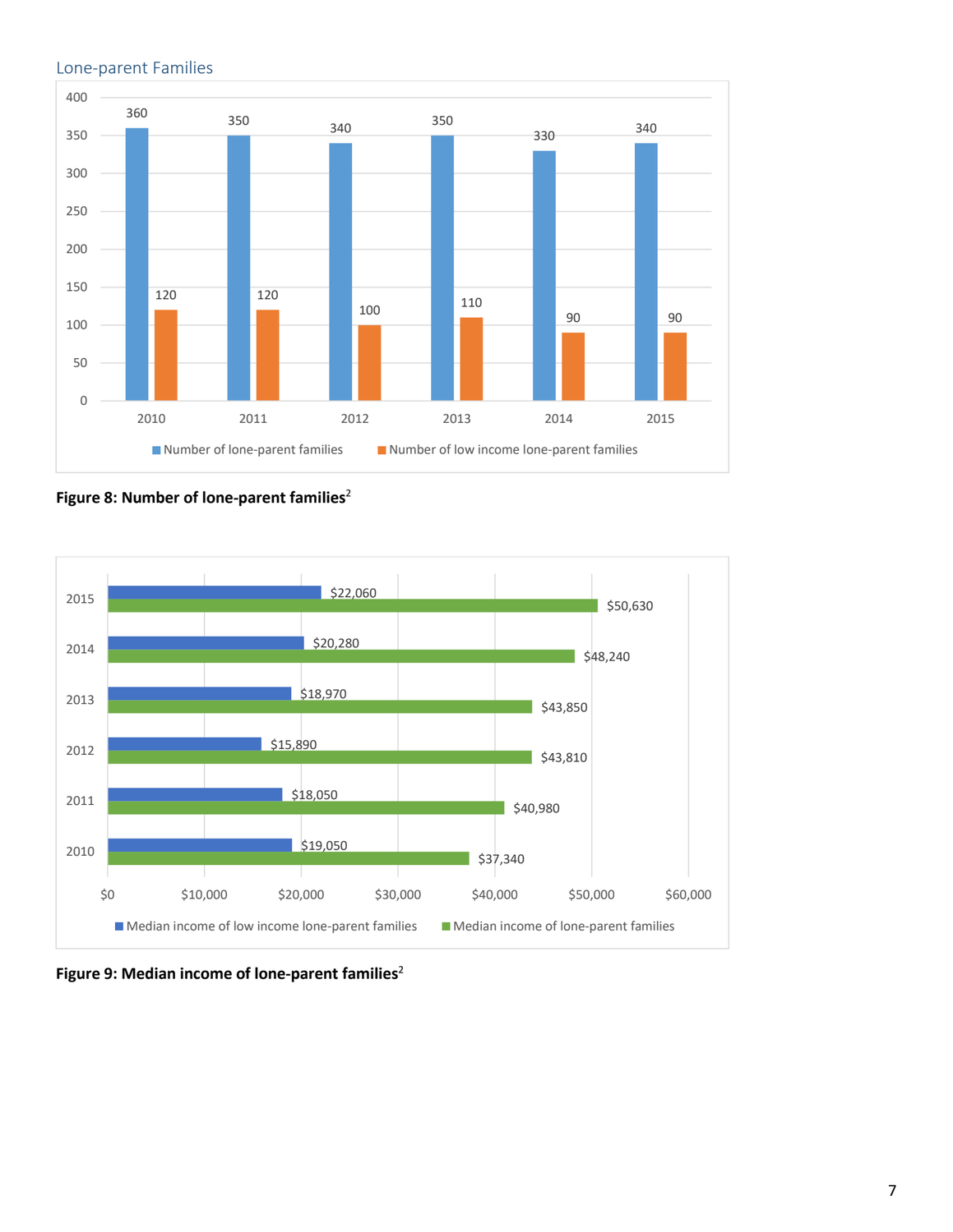#### <span id="page-8-0"></span>Gender Comparison

Median income data is also available from the tax filer income statistics to allow comparison of females and males. **[Figure 10](#page-8-2)** shows the median income **after-tax** for both females and males in Revelstoke and area, and for comparison to British Columbia, from 2010 to 2015.



<span id="page-8-2"></span>**Figure 10: Median income (after tax) of females and males**3,4

#### <span id="page-8-1"></span>Low Income Measure

As noted above, the Low Income Measure (LIM) is a commonly used indicator of poverty and is a relative measure of low income. "The LIM is a fixed percentage (50%) of median adjusted household income, where "adjusted" means that household needs are taken into account. Adjustment for household sizes reflects the fact that a household's needs increase as the number of members increases. Most would agree that a household of six has greater needs than a household of two, although these needs are not necessarily three times as costly."5 A census family is considered to be low income when their income is below the LIM for their family type and size.

With the exception of **[Figure 10](#page-8-2)**, the above *[Income](#page-4-1)* section noted the number of families and low-income families, as well as their median income **before-tax**. **[Figure 11](#page-9-1)** below shows the percentage of families by family categories who are low-income for Revelstoke and area from 2011 to 2015. Data presented is from the **after-tax** income reporting obtained from Statistics Canada Taxfiler data. Data was not available to compare male versus female for this measure.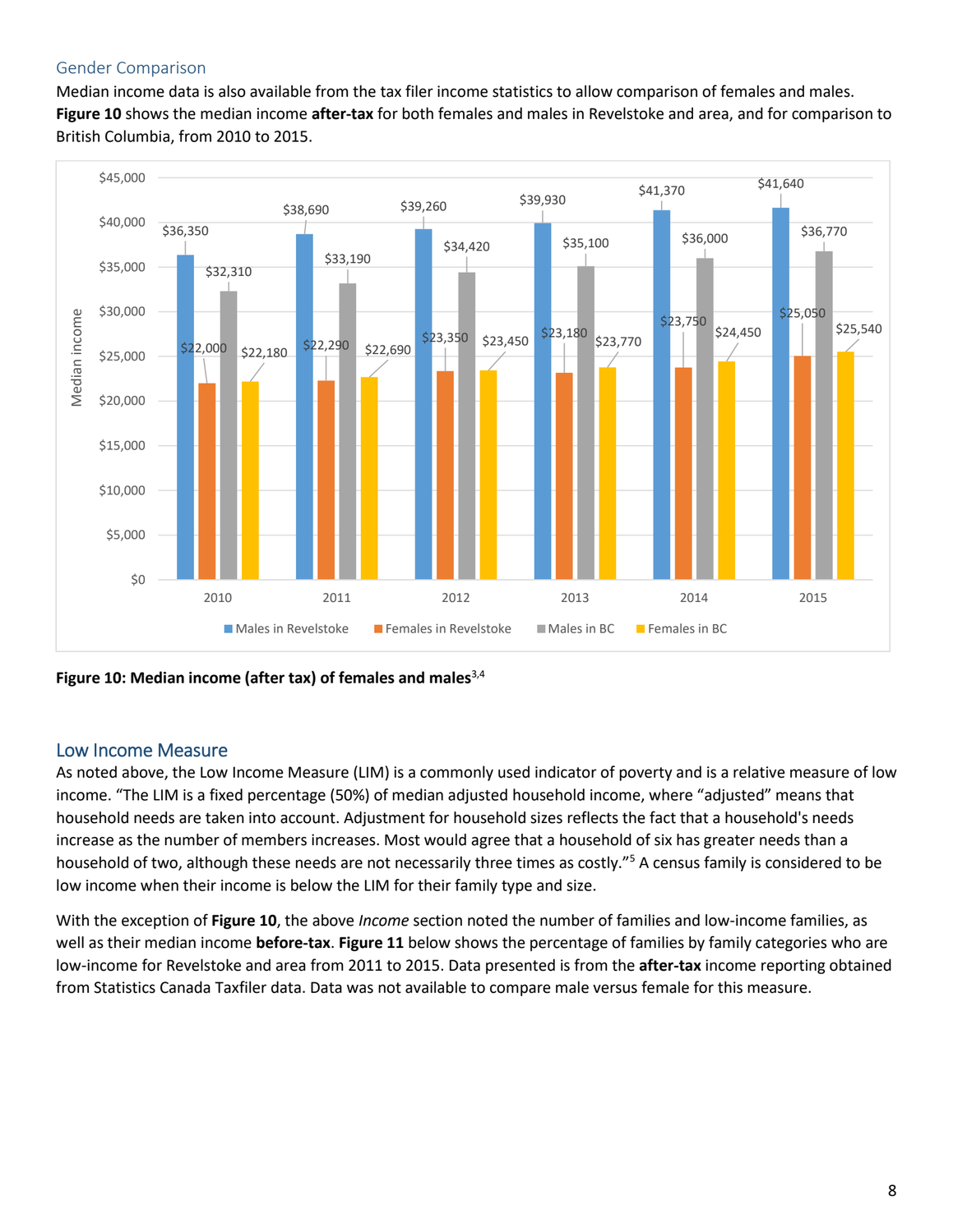

<span id="page-9-1"></span>**Figure 11: Percentage of low income by family type**<sup>6</sup>

## <span id="page-9-0"></span>Income Distribution

The distribution of income across the population is another indicator to help understand if people are moving into higher income brackets over time. **[Figure 12](#page-10-0)** shows the number of people for each income bracket (based on **after-tax** income) for 2010 to 2015.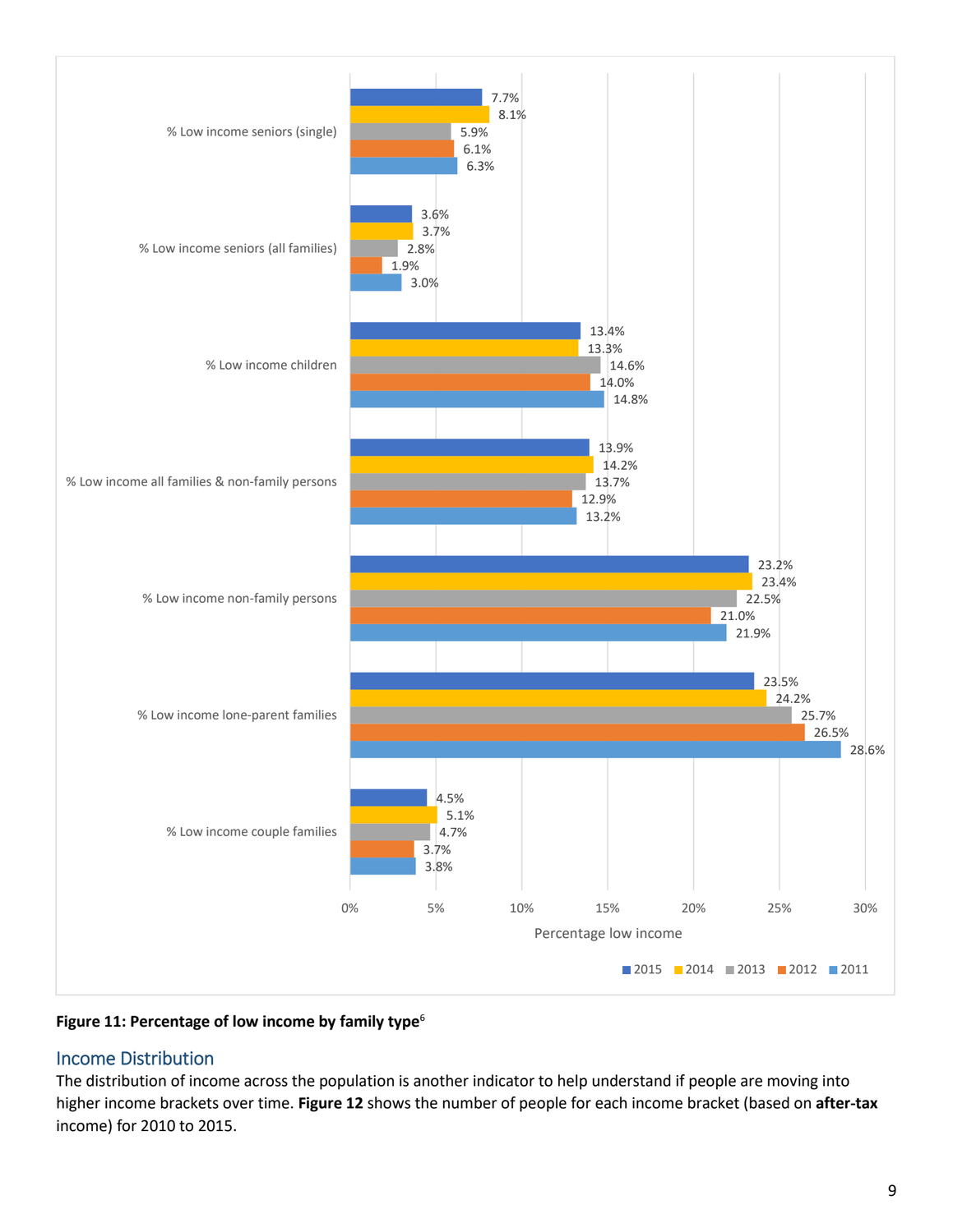<span id="page-10-0"></span>

**Figure 12: Distribution of after-tax income**3,4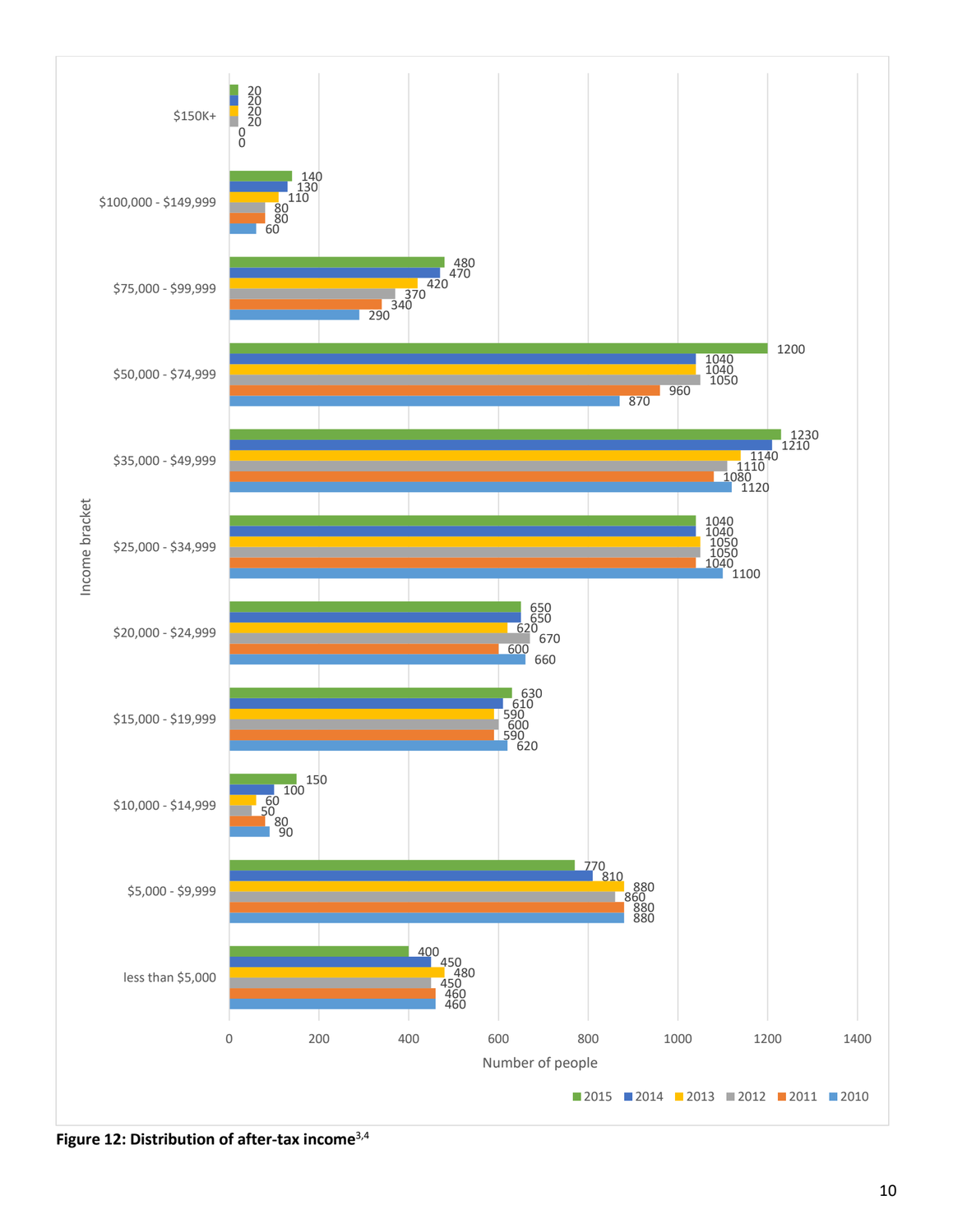## <span id="page-11-0"></span>Gini Index

The Gini Index is another indicator used to track the distribution of personal income by postal code, and is a measure of inequality.<sup>7</sup> Higher Gini Index values indicate higher inequality in a population's income. Perfect equality (where every member of a population has the same income) would be represented by a score of zero. The RDI's analysis calculates Gini coefficients for after-tax incomes, using Statistics Canada's Taxfiler statistics from 2011 and 2014. <sup>8</sup> **[Figure 13](#page-11-1)** shows the Gini coefficient for Revelstoke, along with communities across the Columbia Basin-Boundary, and for BC and Canada.



<span id="page-11-1"></span>**Figure 13: Gini Coefficient for 2011 and 2014 for Basin-Boundary communities, BC, and Canada**<sup>9</sup>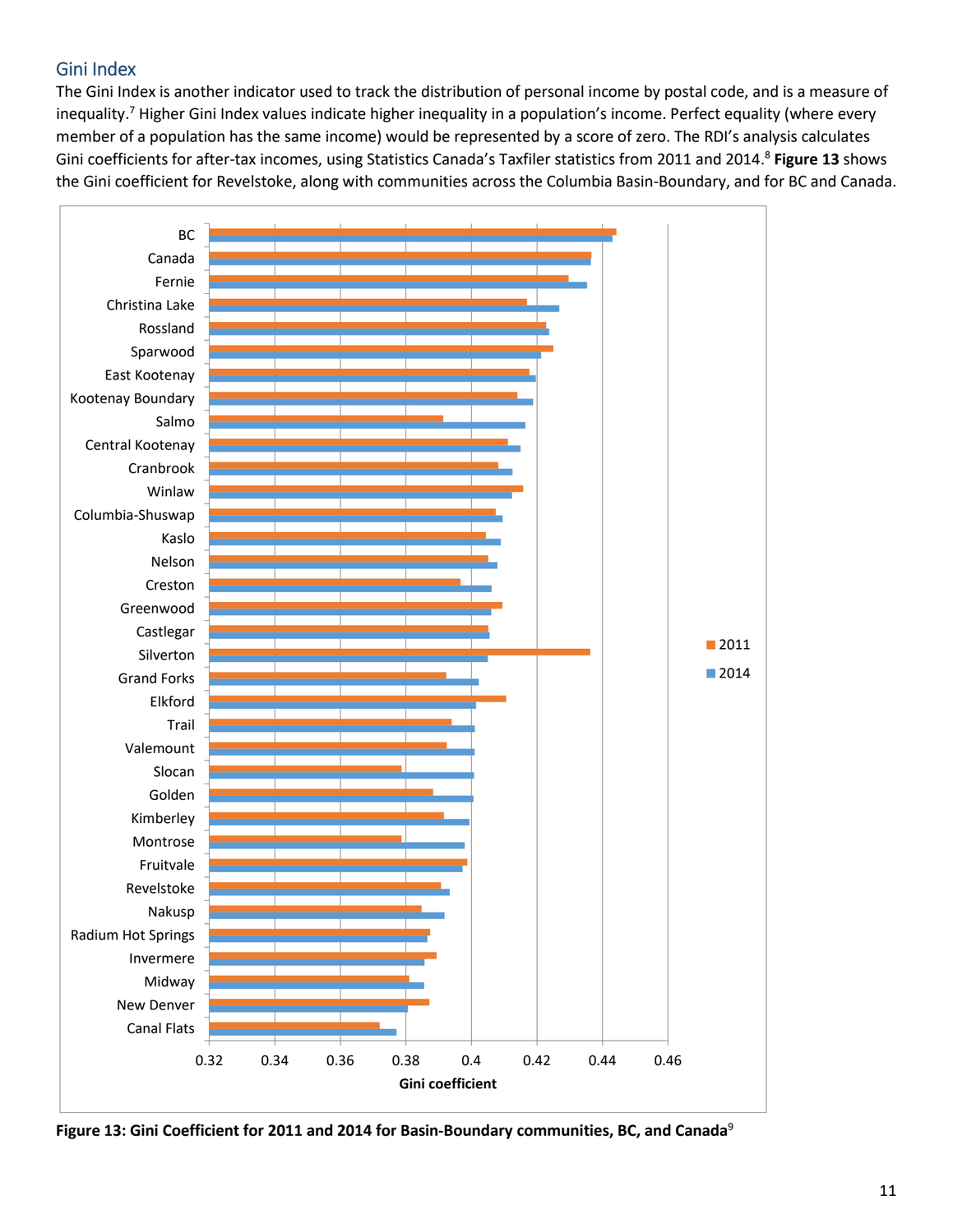Communities at the top of the graph (Fernie, Christina Lake, Rossland, and Sparwood) have larger disparities between high income earners and low income earners. Communities at the bottom of the graph (Canal Flats, New Denver, Midway, and Invermere) have more even income distributions. Of note is that BC and Canada have higher levels of income disparity than the communities in the Columbia Basin-Boundary region. Revelstoke is near the bottom of the graph, with a Gini Coefficient of 0.391 for 2011 and 0.393 for 2014.

## <span id="page-12-0"></span>Core Housing Need

A common indicator of housing affordability is "core housing need" – a term that describes households that spend 30% or more of their income on shelter costs (including rent or mortgage payment, taxes, fees, and utilities). When more than 30% of a household's income is spent on shelter costs, the housing is unaffordable. **[Table 1](#page-12-2)** shows the percentage of households that are rental versus owner and the core housing need for Revelstoke and BC for four Census years over the last ten years. Data from 2011 is not included because it is from the National Household Survey (NHS). The NHS survey methodology was different and sample size and response rates were very low, making comparison to the other Census years invalid.

|                                                           | 1996   |       | 2001   |       | 2006   |       | 2016   |       |
|-----------------------------------------------------------|--------|-------|--------|-------|--------|-------|--------|-------|
|                                                           | Rental | Owner | Rental | Owner | Rental | Owner | Rental | Owner |
| <b>Revelstoke</b><br>% rental vs. owner households        | 27%    | 73%   | 28%    | 72%   | 24%    | 76%   | 29%    | 71%   |
| <b>Revelstoke</b><br>% households in core housing<br>need | 36%    | 9%    | 41%    | 15%   | 33%    | 16%   | 43%    | 17%   |
| BC<br>% households in core housing<br>need                | 42%    | 18%   | 44%    | 21%   | 43%    | 23%   | 43%    | 21%   |

<span id="page-12-2"></span>Table 1: Rental and owner households and core housing need for Revelstoke and BC<sup>10-13</sup>

# <span id="page-12-1"></span>WORKING POVERTY

Working poverty is defined by individuals with an after-tax income below the Low Income Measure and earning an annual individual working income of over \$3,000.<sup>14</sup> Working income is the total amount of an individual's income for the year from employment and business, excluding losses.<sup>14</sup> The Statistics Canada custom request Working Poverty data tables available through the Community Data Program exclude non-residents, Indian reserves, and dead taxfilers in the year of death. The "working poor" excludes:<sup>14</sup>

- Individuals not in a census family who had post-secondary education tuitions fees for himself (could be of any age, part-time or full-time student).
- Children, regardless of age (ex. a 25-year old child who is not a student and who is living with his parents, is excluded from this count regardless if he has earnings or not).
- Parents who are less than 18 years of age.

For example, "an adult with a part-time job who took one college course on-line and claimed the part-time tuition credit on her T1 tax form would be excluded from being potentially identified as working poor"14. Similarly, a "lone-parent who is 17, not in school, and has a part-time job would be excluded $^{\prime\prime}14$ .

**[Table 2](#page-13-1)** shows the number of working poor individuals and percentage of working poor for ages 0 to 64 and 18 to 64 for Revelstoke and area for 2011 to 2015. There were no individuals aged 65+ considered to be working poor for any of these years.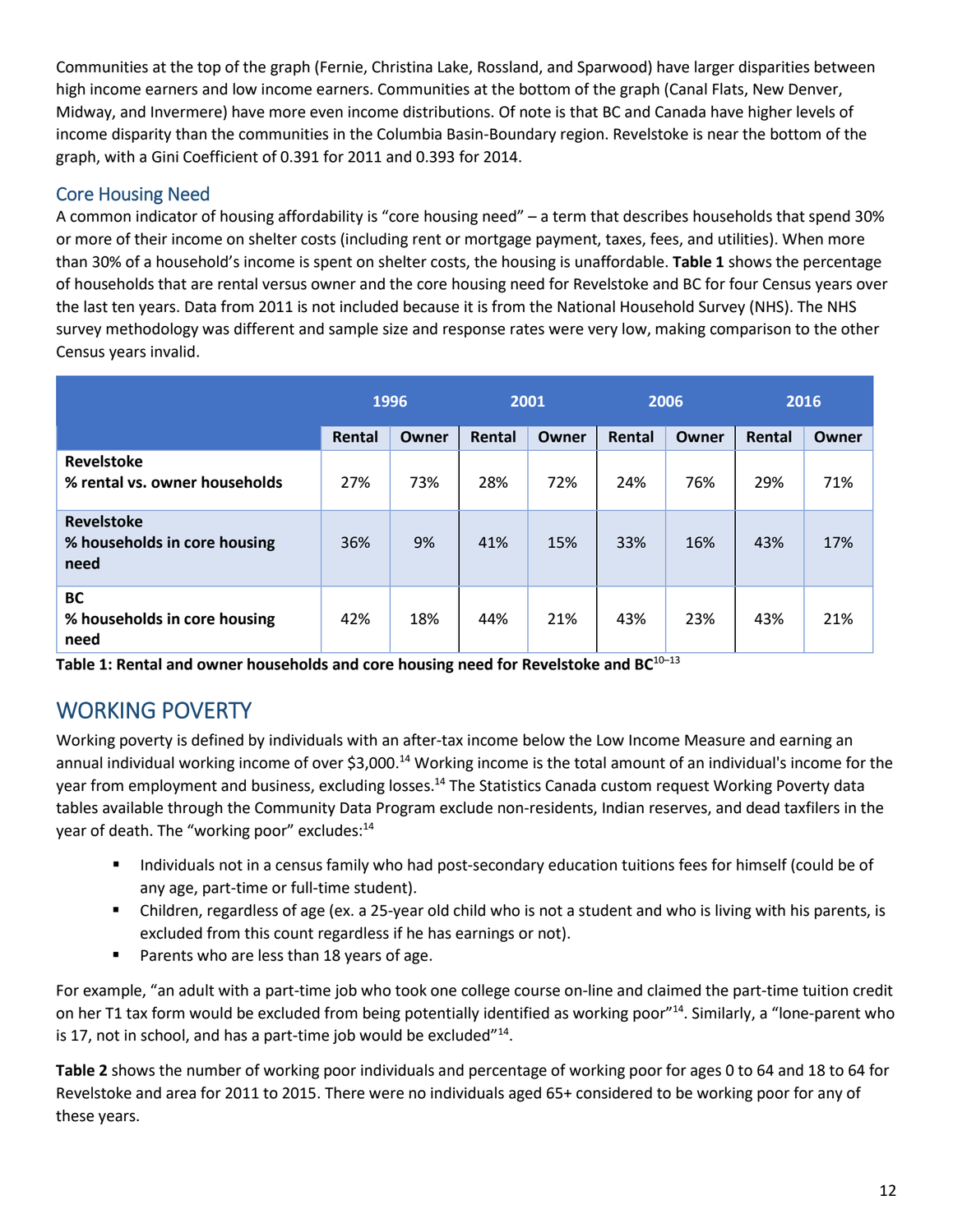| Year | <b>Number of</b><br><b>Working Poor</b><br><b>individuals</b><br><b>Age 0 to 64</b> | <b>Number of</b><br><b>Working Poor</b><br><b>individuals</b><br>Age 18 to 64 | <b>Percentage of</b><br><b>Working Poor</b><br><b>individuals</b><br><b>Age 0 to 64</b> | Percentage of<br><b>Working Poor</b><br><b>individuals</b><br>Age 18 to 64 |
|------|-------------------------------------------------------------------------------------|-------------------------------------------------------------------------------|-----------------------------------------------------------------------------------------|----------------------------------------------------------------------------|
| 2015 | 390                                                                                 | 390                                                                           | 5.5%                                                                                    | 7.0%                                                                       |
| 2014 | 370                                                                                 | 370                                                                           | 5.4%                                                                                    | 6.8%                                                                       |
| 2013 | 360                                                                                 | 360                                                                           | 5.3%                                                                                    | 6.8%                                                                       |
| 2012 | 290                                                                                 | 290                                                                           | 4.3%                                                                                    | 5.5%                                                                       |
| 2011 | 290                                                                                 | 290                                                                           | 4.4%                                                                                    | 5.7%                                                                       |

<span id="page-13-1"></span>**Table 2: Number and percentage of working poor individuals**15,16

#### <span id="page-13-0"></span>Living Wage

Through support from the Canadian Centre for Policy Alternatives' [Canadian Living Wage Framework,](http://www.livingwagecanada.ca/files/7813/8243/8036/living_wage_full_document.pdf) the Living Wage for Revelstoke has been calculated for 2017 by Community Futures Revelstoke with support from the City of Revelstoke Social Development Coordinator. The Living Wage is a calculation that attempts to measure the hourly rate needed for a decent living in a particular community. It is calculated based on the needs of a household of two wage-earning adults and two children aged four and seven. The needs taken into account include the costs of shelter, food, clothing and footwear, transportation, child care, education for the parents, and other costs, such as telecommunications and health related costs. To the degree possible, it takes into account costs specific to the community, using a modified version of the Market Basket Measure (see more on this below). The calculation also takes into account deductions and transfer payments for which a family of that size and income would be eligible, and the loss of two weeks of income, but otherwise does not include provision for savings or debt repayment.

The 2017 living wage calculation for Revelstoke is \$18.77/hour, assuming both adults work a 35-hour work week. The key expense figures used to calculate the living wage are shown in **[Table 3](#page-13-2)**. The previous calculation was for 2014 and was \$18.87/hour. Of note, is that the living wage for Revelstoke is only slightly less than the \$20.64/hour calculated for Metro Vancouver.<sup>17</sup>

| <b>Item</b>             | <b>Monthly</b> | <b>Annual</b> | % of Total      |
|-------------------------|----------------|---------------|-----------------|
|                         | <b>Cost</b>    | <b>Cost</b>   | <b>Expenses</b> |
| Food                    | \$837.44       | \$10,049.23   | 14.6%           |
| Clothing and Footwear   | \$162.00       | \$1,943.99    | 2.8%            |
| Shelter                 | \$1,741.39     | \$20,896.68   | 30.4%           |
| Transportation          | \$453.77       | \$5,445.24    | 7.9%            |
| Other                   | \$753.57       | \$9,042.88    | 13.2%           |
| <b>Subtotal</b>         |                | \$47,378.02   | 69%             |
| <b>Child Care</b>       | \$1,156.67     | \$13,880.00   | 20.2%           |
| Non MSP Health Expenses | \$145.00       | \$1,740.00    | 2.5%            |
| <b>MSP</b>              | \$150.00       | \$1,800.00    | 2.6%            |
| 2 Weeks Pay             | \$218.98       | \$2,627.80    | 3.8%            |
| <b>Parent Education</b> | \$100.49       | \$1,205.92    | 1.8%            |
| Total                   | \$5,719.31     | \$68,631.74   | 100%            |

<span id="page-13-2"></span>**Table 3: Expenses used to calculate living wage for Revelstoke**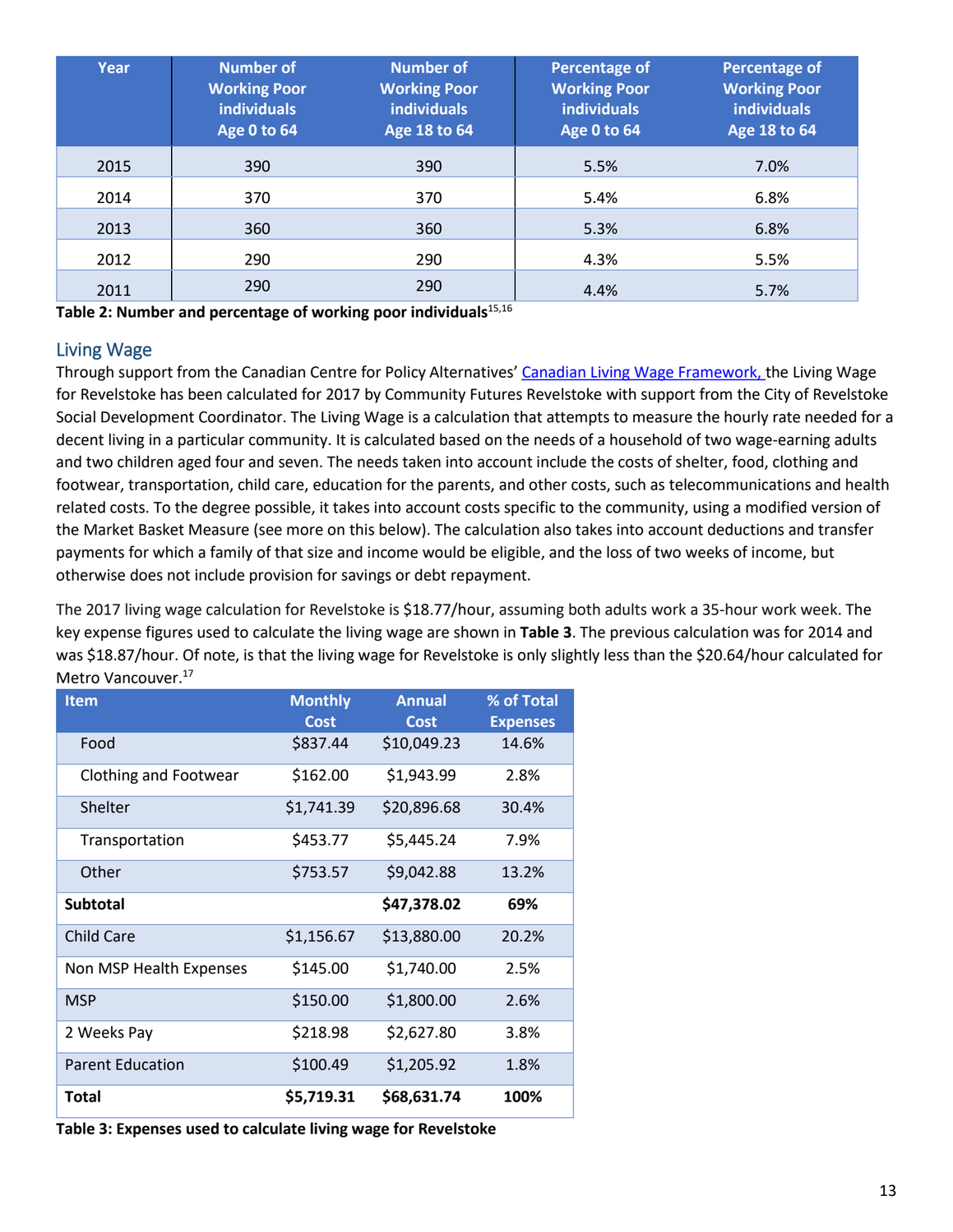A Living Wage of \$18.77/hour works out to an annual gross total household income of \$68,322.80. When considering the total income of couple families with children based on taxfiler statistics for 2015, there are 80 couple families with two children in Revelstoke making less than \$70,000 total household income; that is 19% of those families.<sup>18</sup> There are an additional 20 couple families with three or more children who are making less than \$70,000 (14% of those families).<sup>18</sup>

## <span id="page-14-0"></span>Market Basket Measure and Low Income Cut-off

Additional measures for measuring low income include the Market Basket Measure (MBM) and the Low Income Cut-Off (LICO). The MBM was developed by Employment and Social Development Canada and is a "measure of low income based on the cost of a specific basket of goods and services representing a modest, basic standard of living. It includes the costs of food, clothing, footwear, transportation, shelter and other expenses for a reference family of two adults aged 25 to 49 and two children (aged 9 and 13)".<sup>19</sup> The calculation is done for each province and for categories of communities based on population, with the smallest rural population reported for communities of under 30,000 residents. For BC in 2015, the MBM was calculated as \$37,169 per year for communities of under 30,000 residents – higher than for populations of 30,000 to 99,999 (\$35,044), but lower than populations of 100,000 to 499,999 (\$38,910) and Vancouver (\$39,951).<sup>20</sup>

The low income cut-offs (LICOs) are "income thresholds below which a family will likely devote a larger share of its income on the necessities of food, shelter and clothing than the average family. The approach is essentially to estimate an income threshold at which families are expected to spend 20 percentage points more than the average family on food, shelter, and clothing."21 The Low Income Cut-Off (LICO) is another measure produced by Statistics Canada, and is only available at a national level with no provincial differentiation, as is calculated with the MBM. The LICOs are income thresholds below which a family will likely devote a larger share of its income on the necessities of food, shelter, and clothing than the average family. For rural areas, the after-tax annual income LICO was \$13,525 for one person, and for census agglomeration areas with less than 30,000 inhabitants, the LICO was \$15,478 for one person in 2016.<sup>22</sup>

## <span id="page-14-1"></span>Unemployment Rate

According to the 2016 Census labour data<sup>23</sup>, the unemployment rate for Revelstoke is 8.5%. The rate is slightly higher for males at 9.9% and lower for females at 7.1%. These percentages are higher than for BC, where the unemployment rate is 6.7% total, 7.1% for males, and 6.3% for females. With a population of 6,265 people aged 15 years and over in Revelstoke, 4,030 are employed, generating an employment rate of 64.3%. This is higher than for BC, where there is an employment rate of 59.6%.

## <span id="page-14-2"></span>Employment Insurance

Statistics Canada source of income taxfiler data provides information on the number of people who received federal Employment Insurance (EI) income. For 2015, there were 760 families (includes all couple families, lone-parent families, and non-family persons) who received EI, representing 18.9% of families.<sup>24</sup> The percentage is higher for couple families at 22.3% and lone-parent families at 20.6%. The percentage was lower for non-family persons, at 13.7%.

## <span id="page-14-3"></span>DEEP POVERTY

Low income thresholds and cost of living is important for understanding poverty in the context of Canadian society, including community norms and expectations. Poverty, as defined by the steering committee guiding the Revelstoke Community Poverty Reduction Strategy, means that "individuals and families experiencing poverty lack the opportunity, financial and otherwise, to maintain a decent standard of living and to participate fully and with dignity in our community"25. Depending on a person's income compared to the cost of living, there will be varying degrees to which individuals and families experience poverty as well as the ability or likelihood to be raised out of poverty. The indicators below reveal the number of people or households in Revelstoke where there is significant disparity between income levels and the cost of living, such as for disability assistance recipients. Homelessness and food bank usage are other indicators of where people are not able to meet their most basic needs. For those experiencing deep poverty in Revelstoke, achieving a minimum quality of life is impossible and the cost, both personal as well as for society, is high.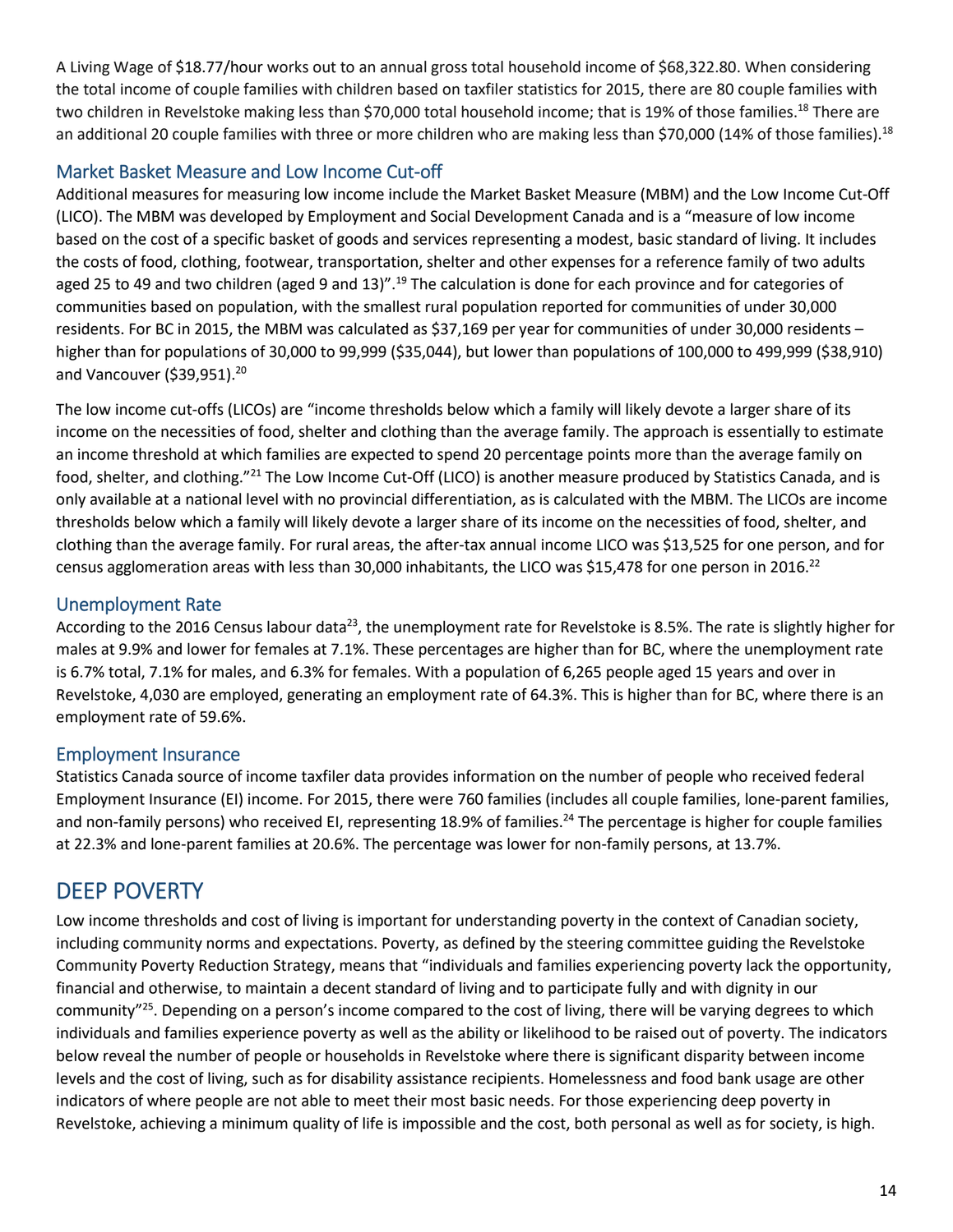## <span id="page-15-0"></span>Income Assistance

#### <span id="page-15-1"></span>Disability & Temporary Assistance

BC Employment & Assistance (BCEA) provided data through a special request on the number of recipients of disability assistance and temporary income assistance for Revelstoke. **[Figure 14](#page-15-3)** shows the number of recipients for each from January 2012 to August 2017. The average number of disability recipients per month over this time frame is 144, and the average number of temporary income assistance recipients is 64. Total number of recipients was highest in February 2012 at 246, and lowest was in August 2017 at 188 recipients. While this comparison indicates an overall drop, as **[Figure](#page-15-3)  [14](#page-15-3)** illustrates, the number of both disability and temporary income assistance recipients has remained relatively even over the last five years.



<span id="page-15-3"></span>**Figure 14: Disability and temporary income assistance recipients, January 2012 to August 2017**<sup>26</sup>

#### <span id="page-15-2"></span>Assistance by Program Type

Through special request from the Ministry of Social Development & Poverty Reduction, the cases<sup>i</sup> and recipients<sup>[ii](#page-15-5)</sup> can be viewed based on program. **[Table 4](#page-16-1)** shows the average number of cases and average number of recipients (numbers smaller than 10 were supressed) for the City of Revelstoke from 2012 to 2017 by four program types:

- 1. **PWD** refers to *Persons with Disabilities* where at least one adult in the family unit is eligible for disability benefits under the BCEA Persons with Disabilities Act.
- 2. **PPMB** refers to the *Persistent Multiple Barriers* caseload which is the sum of all reconciled cases for a given assistance month where either adult (applicant and spouse) in the family unit have persistent multiple barriers to employment.
- 3. **NEO** refers individuals in the case who are temporarily excused from searching for employment as a result of having young children.
- 4. **Employable** refers to either an *Expected to Work* (ETW) case which has at least one adult who is employment obligated and no other adult on the case has PWD status, or an *Expected to Work-Medical Condition* (ETW-MC) case where at least one adult has a temporary alcohol or drug, mental health, or medical condition that interferes with their ability to seek work, and none of the adults on the case have ETW, PPMB, or PWD status.

<span id="page-15-4"></span><sup>&</sup>lt;sup>i</sup> A case is a family unit (principle applicant plus dependents are one case.

<span id="page-15-5"></span>ii Recipients are all individuals who are in receipt of benefits (ie. all family members including applicants, spouses, children and any other dependent people).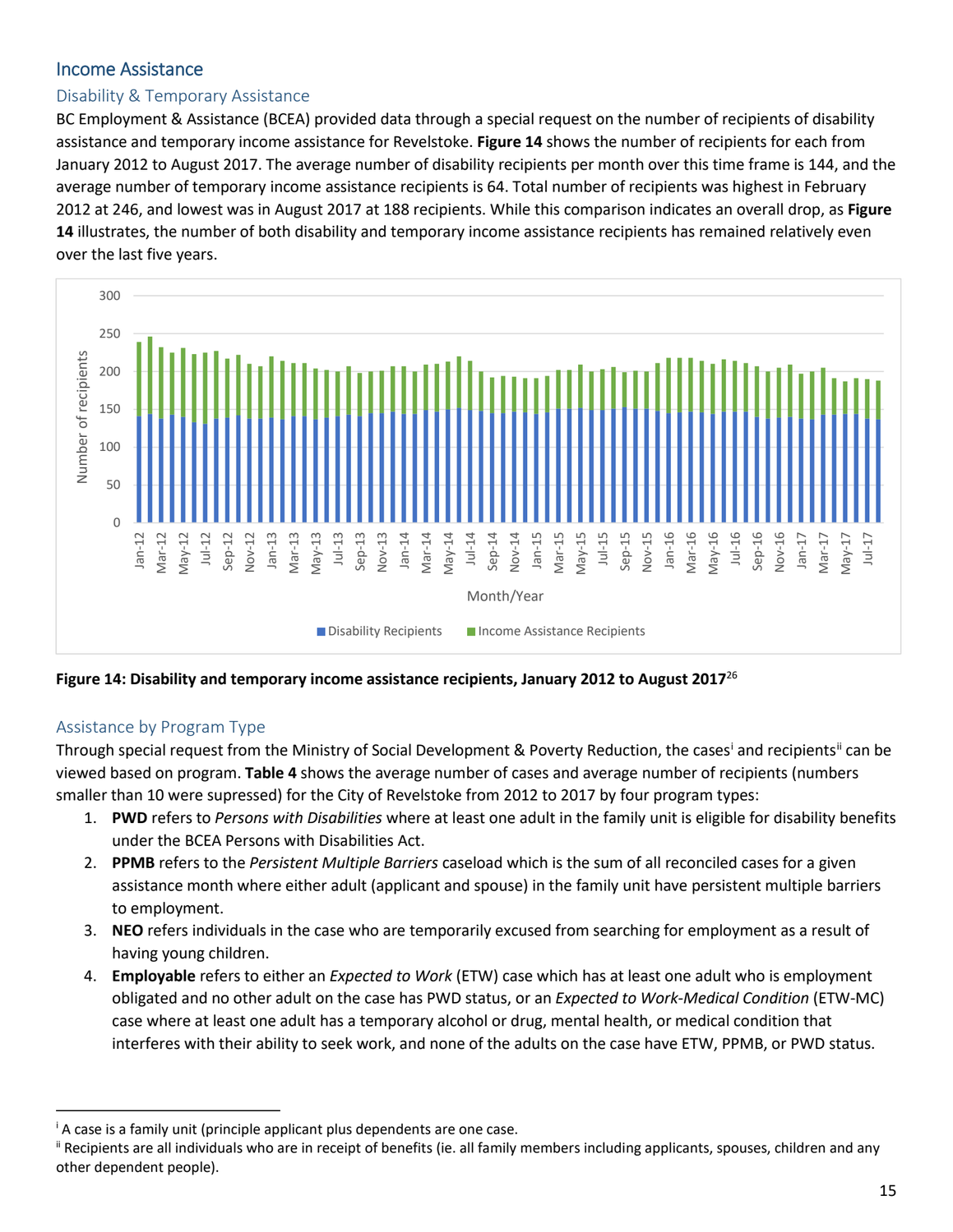| Year | Program     | <b>Average Number of</b>     | <b>Average Number of</b> |  |  |
|------|-------------|------------------------------|--------------------------|--|--|
|      |             | <b>Cases</b>                 | <b>Recipients</b>        |  |  |
| 2012 | Employable  | 34                           | 49                       |  |  |
|      | <b>NEO</b>  | $\qquad \qquad \blacksquare$ | 21                       |  |  |
|      | PPMB        | 12                           | 17                       |  |  |
|      | <b>PWD</b>  | 121                          | 139                      |  |  |
| 2013 | Employable  | 29                           | 35                       |  |  |
|      | <b>NEO</b>  | $\overline{\phantom{0}}$     | 19                       |  |  |
|      | <b>PPMB</b> |                              | 11                       |  |  |
|      | <b>PWD</b>  | 123                          | 142                      |  |  |
| 2014 | Employable  | 28                           | 32                       |  |  |
|      | <b>NEO</b>  | $\overline{a}$               | 13                       |  |  |
|      | PPMB        | $\overline{a}$               | 11                       |  |  |
|      | <b>PWD</b>  | 126                          | 147                      |  |  |
| 2015 | Employable  | 26                           | 32                       |  |  |
|      | <b>NEO</b>  | $\overline{a}$               | 14                       |  |  |
|      | <b>PPMB</b> | $\overline{\phantom{0}}$     | $\overline{\phantom{a}}$ |  |  |
|      | <b>PWD</b>  | 128                          | 149                      |  |  |
| 2016 | Employable  | 25                           | 38                       |  |  |
|      | <b>NEO</b>  | $\overline{a}$               | 25                       |  |  |
|      | PPMB        |                              |                          |  |  |
|      | <b>PWD</b>  | 125                          | 144                      |  |  |
| 2017 | Employable  | 25                           | 36                       |  |  |
|      | <b>NEO</b>  | $\overline{\phantom{0}}$     | 12                       |  |  |
|      | <b>PPMB</b> |                              | $\overline{\phantom{0}}$ |  |  |
|      | <b>PWD</b>  | 121                          | 141                      |  |  |

<span id="page-16-1"></span>**Table 4: Average number of cases and recipients by program, 2012 to 2017**<sup>27</sup>

#### <span id="page-16-0"></span>Assistance by Family Type

The Ministry of Social Development & Poverty Reduction was also able to provide data on caseload and recipients based on the family type for 2012 to 2017 (**[Table 5](#page-17-1)**). For all five years, the highest average number of cases and recipients were single males. Single females follow close behind for all five years. Single parent families also show higher numbers of average recipients, while couples and two-parent families show the lowest. Numbers smaller than 10 were supressed as shown by the dash.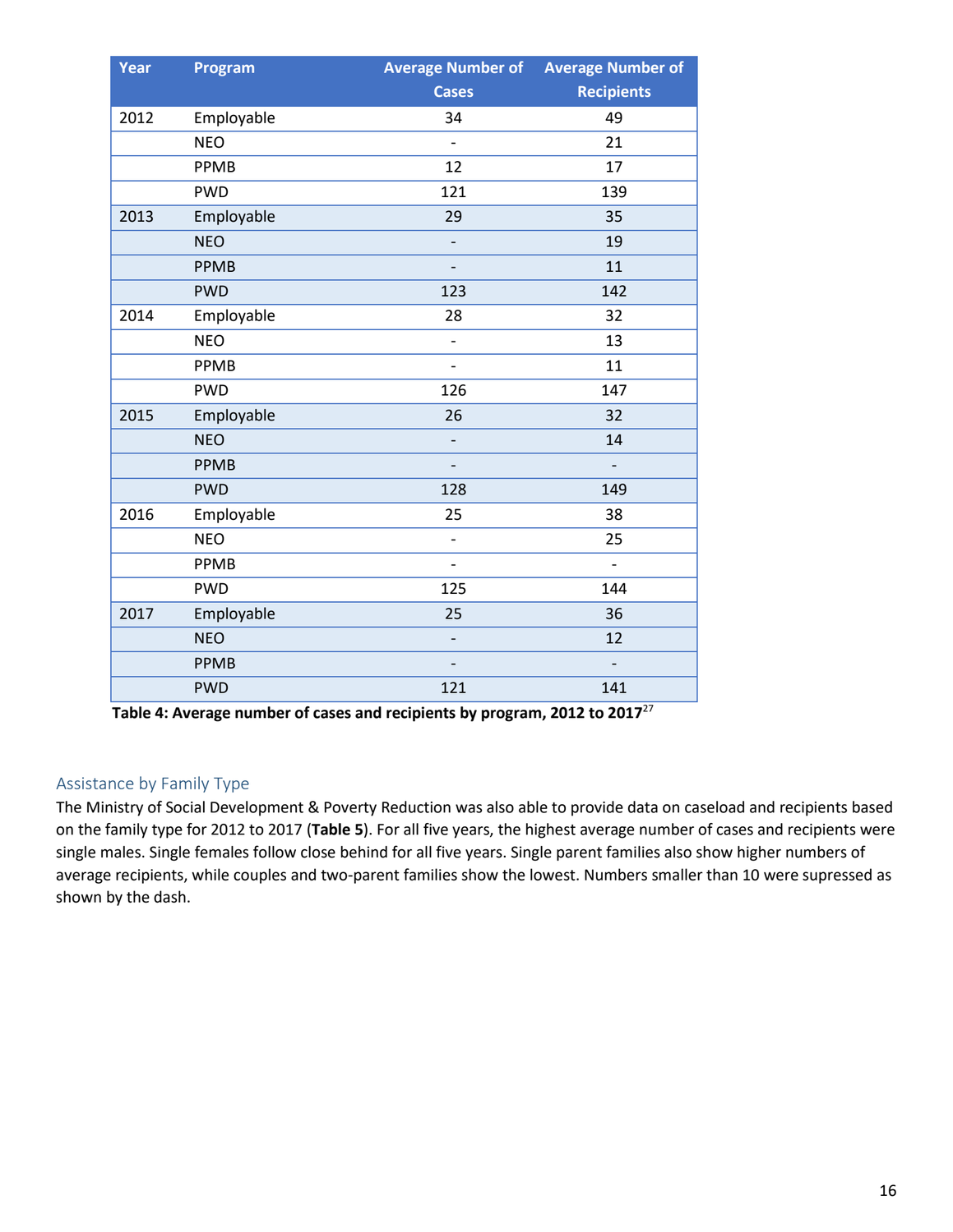| Year | <b>Family Type</b>       | <b>Average Number</b>    | <b>Average Number of</b> |
|------|--------------------------|--------------------------|--------------------------|
|      |                          | of Cases                 | <b>Recipients</b>        |
| 2012 | Couples                  |                          | 13                       |
|      | Single Female            | 58                       | 58                       |
|      | <b>Single Male</b>       | 84                       | 84                       |
|      | Single Parent Family     | 23                       | 62                       |
|      | <b>Two Parent Family</b> | $\qquad \qquad -$        |                          |
| 2013 | Couples                  | $\overline{a}$           | 16                       |
|      | Single Female            | 64                       | 64                       |
|      | <b>Single Male</b>       | 78                       | 78                       |
|      | Single Parent Family     | 16                       | 42                       |
|      | Two Parent Family        |                          |                          |
| 2014 | Couples                  | $\overline{\phantom{m}}$ | 12                       |
|      | Single Female            | 69                       | 69                       |
|      | <b>Single Male</b>       | 74                       | 74                       |
|      | Single Parent Family     | 15                       | 39                       |
|      | Two Parent Family        | $\qquad \qquad -$        | $\frac{1}{2}$            |
| 2015 | Couples                  |                          | 12                       |
|      | Single Female            | 66                       | 66                       |
|      | <b>Single Male</b>       | 74                       | 74                       |
|      | Single Parent Family     | 16                       | 40                       |
|      | <b>Two Parent Family</b> | $\overline{\phantom{a}}$ | ÷                        |
| 2016 | Couples                  | $\overline{a}$           | 12                       |
|      | Single Female            | 59                       | 59                       |
|      | Single Male              | 75                       | 75                       |
|      | Single Parent Family     | 21                       | 57                       |
|      | <b>Two Parent Family</b> | $\overline{a}$           |                          |
| 2017 | Couples                  | $\overline{\phantom{0}}$ | 12                       |
|      | Single Female            | 56                       | 56                       |
|      | <b>Single Male</b>       | 73                       | 73                       |
|      | Single Parent Family     | 18                       | 44                       |
|      | <b>Two Parent Family</b> | $\overline{\phantom{m}}$ | $\frac{1}{2}$            |

**Table 5: Average number of cases and recipients by family type, 2012 to 2017**<sup>27</sup>

#### <span id="page-17-1"></span><span id="page-17-0"></span>Guaranteed Income Supplement

As a participant in the Community Data Program, the RDI was able to access source of income data that isolates the "Net Federal Supplements" from the Government Transfer payments for 2014 data. The Net Federal Supplements are part of the Old Age Security (OAS) pension program, intended to supplement the income of pensioners and spouses with lower income, including the Guaranteed Income Supplement (GIS) and Spouse's Allowance (SPA). The 2014 taxfiler data shows that 2,260 families (includes all couple families, lone-parent families, and non-family persons) received OAS payments and 810 received the GIS/SPA payments, totaling to 2,310 families in Revelstoke.<sup>28</sup> The 810 families who received GIS/SPA represents 35.1% of the families receiving OAS/Net Federal Supplements and 10.6% of all families in Revelstoke who claimed income in 2014.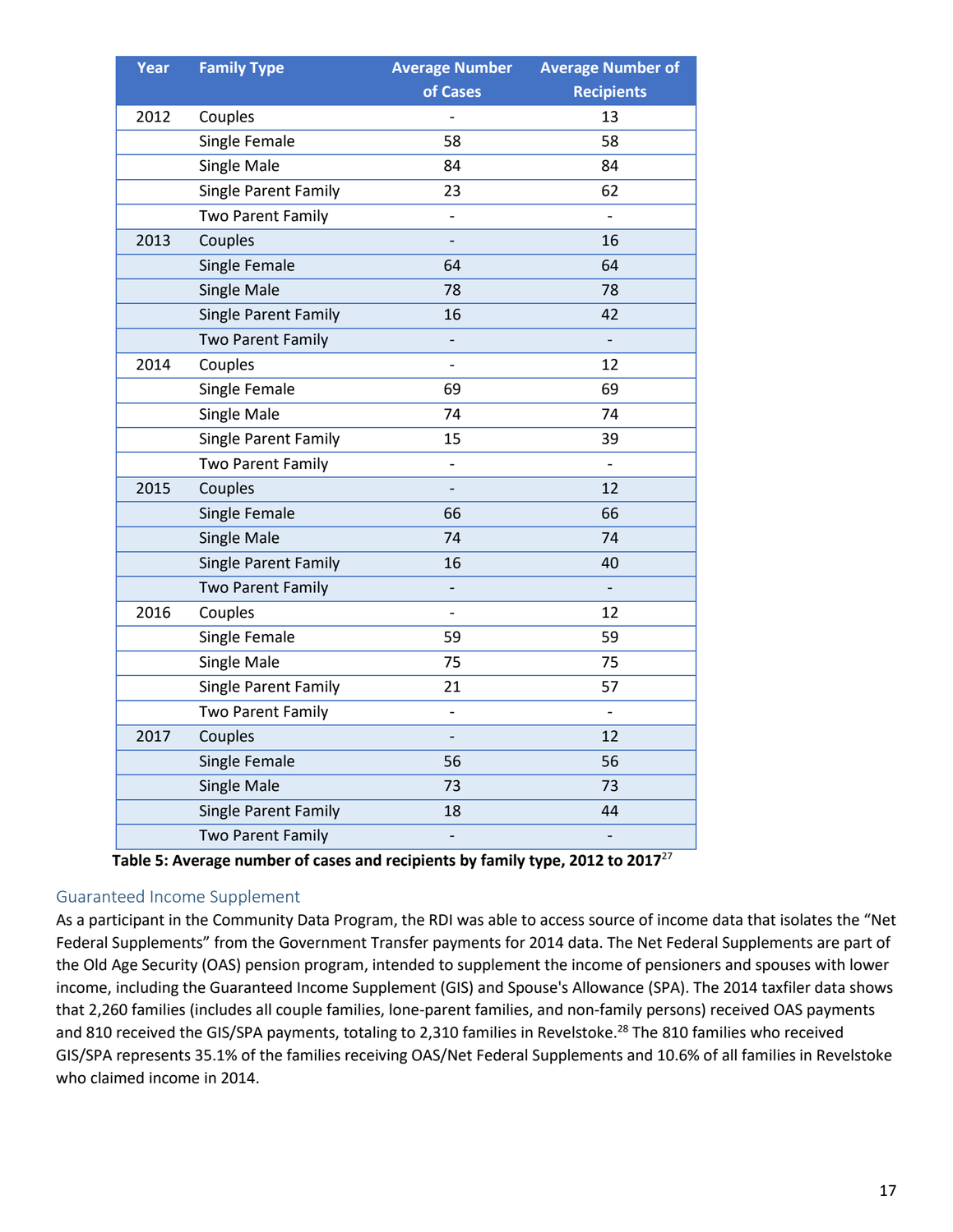#### <span id="page-18-0"></span>Homelessness

Homelessness is another indicator of deep poverty. Through a data request, BC Housing provided information related to the Homeless Outreach Program in Revelstoke, delivered by Revelstoke Community Connections.29 **[Table 6](#page-18-2)** includes data for new clients over the last three years based on gender and homeless status.

| <b>Indicator</b>       | <b>Criteria (% of population)</b> | 2014/15 | 2015/16 | 2016/17 |
|------------------------|-----------------------------------|---------|---------|---------|
|                        |                                   |         |         |         |
| Gender                 | Male                              | 58%     | 45%     | 30%     |
|                        | Female                            | 42%     | 55%     | 67%     |
|                        | Other                             | 0%      | 0%      | 4%      |
|                        | <b>Total New Clients</b>          | 66      | 33      | 27      |
| <b>Homeless Status</b> | <b>Absolute Homeless</b>          | 24%     | 18%     | 59%     |
|                        | <b>Hidden Homeless</b>            | 30%     | 24%     | 11%     |
|                        | Homeless due to crisis            | 6%      | 6%      | 0%      |
|                        | <b>Risk of Homelessness</b>       | 35%     | 52%     | 30%     |
|                        | Neither Homeless nor At Risk      | 5%      | 0%      | 0%      |
|                        | <b>Total New Clients</b>          | 66      | 33      | 27      |

<span id="page-18-2"></span>**Table 6: Gender and Homeless Status of New Homeless Outreach Program Clients in Revelstoke**<sup>29</sup>

As shown, 2014/15 saw a count of 66 new clients, the highest number of new clients in the last three years. The split between male and female clients is almost half and half, except for 2016/17 where 67% of new clients were female. For the last year (2016/17), 59% of new clients were living in absolute homelessness, and another 30% were at risk of homelessness. This is an increase from the previous year where 18% were in absolute homelessness and 52% were at risk. The percentage in hidden homelessness was highest in 2014/15 with 30% of the new clients.

#### <span id="page-18-1"></span>Food Bank

Revelstoke Community Connections also operates a food bank in the community. As part of the Annual Hunger Count done in March of each year, a snapshot of food bank data for 2013 to 2017 was made available through direct communications with the Community Connections Food Bank Coordinator.30 As shown in **[Table 7](#page-19-1)**, an average of 236 people visited the food bank over the last five years, including an average of 53 children. When looking at the family composition, the majority who responded said they are single. About half are on disability and income assistance, while about one quarter are employed. About 15% said they are on pension income, indicating they are seniors. Most are living in private rental housing, while some are also home owners or in social housing.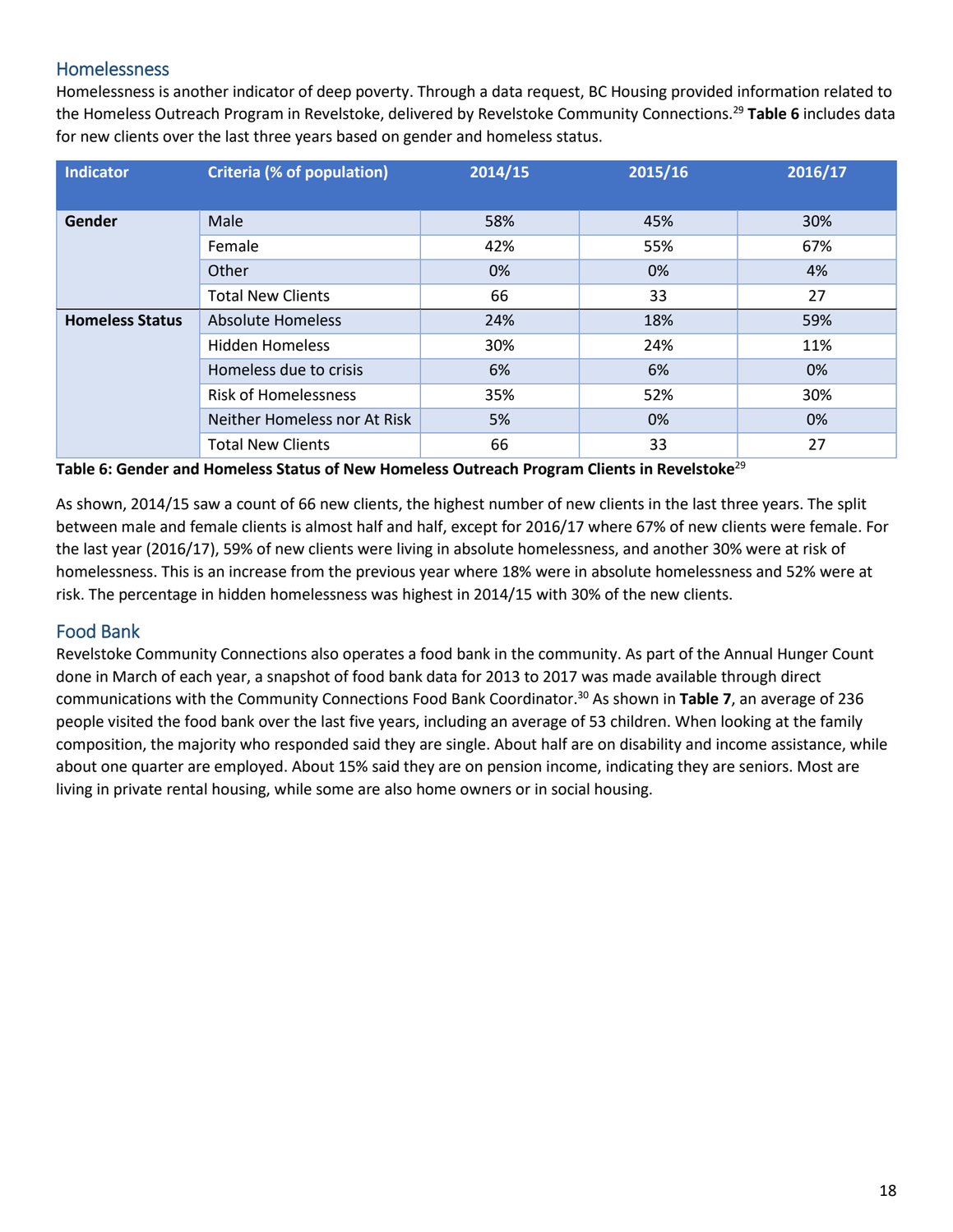|                             | 2013           | 2014         | 2015           | 2016           | 2017 | <b>Five-year</b><br><b>Average</b> |
|-----------------------------|----------------|--------------|----------------|----------------|------|------------------------------------|
| <b>Participants</b>         |                |              |                |                |      |                                    |
| Adults                      | 224            | 160          | 155            | 189            | 187  | 183                                |
| Children                    | 45             | 47           | 60             | 59             | 52   | 53                                 |
| Total                       | 269            | 207          | 215            | 248            | 239  | 236                                |
| <b>Family Composition</b>   |                |              |                |                |      |                                    |
| Single                      | 93             | 86           | 68             | 116            | 107  | 94                                 |
| Lone-parent                 | 18             | 14           | 18             | 20             | 14   | 17                                 |
| Couple - no kids            | 20             | 17           | 14             | 16             | 18   | 17                                 |
| Couple - with kids          | $\overline{7}$ | 9            | 9              | 10             | 14   | 10                                 |
| <b>Income Source</b>        |                |              |                |                |      |                                    |
| Disability                  | 37             | 37           | 38             | 54             | 44   | 42                                 |
| <b>Income Assistance</b>    | 30             | 30           | 24             | 27             | 25   | 27                                 |
| Employment                  | 34             | 29           | 22             | 41             | 39   | 33                                 |
| <b>Employment Insurance</b> | 5              | 9            | 3              | 9              | 9    | $\overline{7}$                     |
| Pension                     | 21             | 18           | 21             | 27             | 20   | 21                                 |
| No income                   | 11             | 3            | $\mathbf{1}$   | $\overline{4}$ | 16   | $\overline{7}$                     |
| <b>Housing Context</b>      |                |              |                |                |      |                                    |
| Private rental              | 85             | 83           | 68             | 97             | 95   | 86                                 |
| Home owner                  | 21             | 19           | 17             | 25             | 20   | 20                                 |
| Social housing              | 24             | 20           | 20             | 31             | 27   | 24                                 |
| Temporary                   | 8              | 3            | $\overline{2}$ | 9              | 8    | 6                                  |
| (family or friends)         |                |              |                |                |      |                                    |
| On the street               | 0              | $\mathbf{1}$ | $\overline{2}$ | $\pmb{0}$      | 3    | 1                                  |

<span id="page-19-1"></span>**Table 7: Food bank client profiles for 2013 to 2017**<sup>30</sup>

# <span id="page-19-0"></span>**CONCLUSION**

This report provides a snapshot on the state of poverty in Revelstoke and area. While the number of low income families has increased over time, the percentage has remained fairly constant, at about 17%. For all family types, median incomes have increased over time, but at a much higher rate than for low income families. The median income of males in Revelstoke is consistently higher than provincial averages, whereas this is not the case for females. Further, the median income of women in Revelstoke is consistently about 60% of that of men. Looking at the distribution of after-tax income, there are fewer households making very low income (under \$10,000 annually) and more households making higher incomes (over \$35,000), however, the number of households making \$10,000 to \$35,000 has remained roughly the same. With the rising cost of living, this means that these households will be working harder to meet their needs, as is indicated with the increase in those experiencing core housing need, as well as the number of working poor. In March 2017, 205 individuals were receiving disability or temporary income assistance, and 239 people visited the food bank that year – indicators of those living in deep poverty. Single individuals and lone-parent families are most at risk of experiencing poverty, yet in Revelstoke there are decreases in the number of lone-parent families and low-income loneparent families despite increases in the overall population. This may be a reflection of lone-parent families leaving the community, as reported anecdotally by service providers. The general indicators of poverty, working poverty, and deep poverty are useful for understanding the changing dynamics in Revelstoke, and can aid in developing strategies for reducing poverty in the community.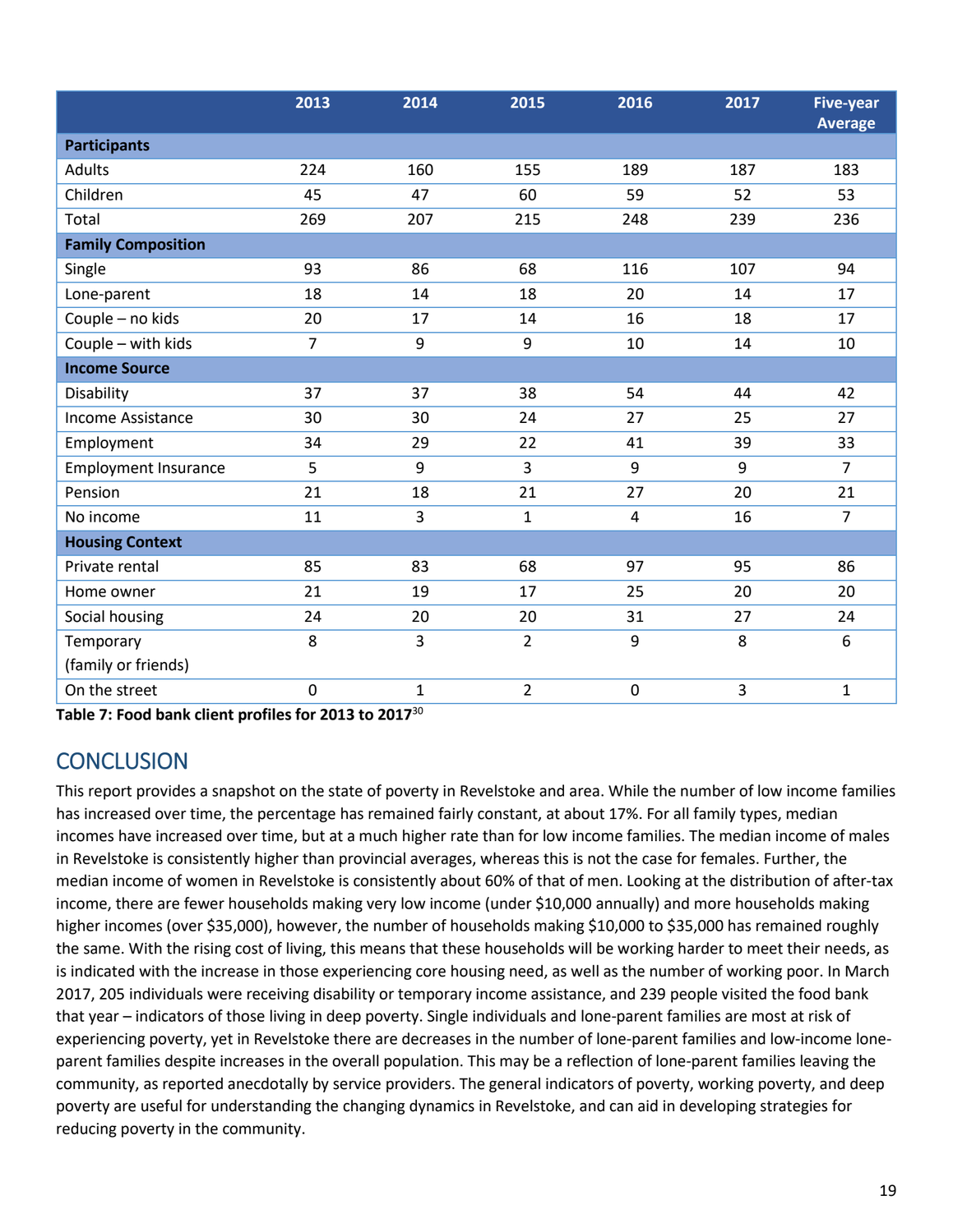# <span id="page-20-0"></span>**REFERENCES**

- 1. Statistics Canada. Table F-18 Family data After-tax low income (based on after-tax low income measures, LIMs), 2013. (2014).
- 2. Statistics Canada: Income Statistics Division. Table F-17 Family data Before-tax low income status (based on census family low income measures, LIMs) by family type and family composition, 2010 - 2015. (2015).
- 3. Statistics Canada: Income Statistics Division. Table N-7 Neighbourhood income and demographics Females, Males, and Total with income by total after-tax income and age group, 2010 - 2014. (2014).
- 4. Statistics Canada: Income Statistics Division. Table I-7A-C Individual data Male taxfilers and dependents with income by after-tax income and age groups, 2015. (2015).
- 5. Statistics Canada: Income Statistics Division. *Low Income Lines, 2010 to 2011*. (2012).
- 6. Statistics Canada. Table F-18 Family data After-tax low income (based on after-tax low income measures, LIMs), 2010. *Income Statistics Division* (2011).
- 7. OECD (Organisation for Economic Co-operation and Development). *Handbook on Constructing Composite Indicators: Methodology and User Guide*. *Methodology* **3,** (2008).
- 8. Statistics Canada. *Annual Income Estimates for Census Families and Individuals (T1 Family File) - Individual Data: User's Guide*. (2015).
- 9. Statistics Canada. N-7: Taxfilers and dependents with income by after-tax income, sex and age group, 2010 2014. (2015).
- 10. BC Stats. *1996 Census Profile of British Columbia's Census Subdivisions, Reveltoke, C*. (2001).
- 11. BC Stats. *2001 Census Profile of British Columbia's Regions, Revelstoke, C*. (2003).
- 12. BC Stats. *2006 Census Profile, Revelstoke, C*. (2010).
- 13. Statistics Canada. Marital Status (13), Age (16) and Sex (3) for the Population 15 Years and Over of Canada, Provinces and Territories, Census Divisions and Census Subdivisions, 2016 Census - 100% Data. (2017). Available at: http://www12.statcan.gc.ca/census-recensement/2016/dp-pd/dt-td/Rpeng.cfm?TABID=6&LANG=E&APATH=3&DETAIL=0&DIM=0&FL=A&FREE=0&GC=0&GID=0&GK=0&GRP=1&PID=10 9654&PRID=10&PTYPE=109445&S=0&SHOWALL=0&SUB=0&Temporal=2016&THEME=117&VID=0&VNAMEE=&V NAMEF=&D1=0&D2=0&D.
- 14. Statistics Canada. Measures of working poverty and income inequality for the Community Data Program. (2017).
- 15. Statistics Canada: Income Statistics Division. Income Inequality and Working Poverty 2010 2013 (custom data request). (2014).
- 16. Statistics Canada: Income Statistics Division. Working poverty tables 2014 2015 (custom data request). (2015).
- 17. Living Wage for Families Campaign. Living Wages in British Columbia. (2016). Available at: http://www.livingwagecanada.ca/index.php/living-wage-communities/british-columbia/. (Accessed: 13th November 2016)
- 18. Statistics Canada: Income Statistics Division. Table F-5A Family data Couple families by total income and number of children, 2015. (2015).
- 19. Statistics Canada. Market Basket Measure: What is the MBM? (2017). Available at: http://www.statcan.gc.ca/pub/75f0002m/2013002/mbm-mpc-eng.htm. (Accessed: 8th November 2017)
- 20. Statistics Canada. Table 206-0093 Market Basket Measure (MBM) thresholds (2011 base) for reference family, by Market Basket Measure region and component, in current dollars and 2014 constant dollars, annual, CANSIM (database).
- 21. Statistics Canada. Low income cut-offs: What are the LICOs? (2017). Available at: http://www.statcan.gc.ca/pub/75f0002m/2013002/lico-sfr-eng.htm. (Accessed: 8th November 2017)
- 22. Statistics Canada: Income Statistics Division. Low Income Lines, Tables 1-2, 1992-2016. (2017).
- 23. Statistics Canada. Census Profile 2016, Labour. (2017). Available at: http://www12.statcan.gc.ca/censusrecensement/2016/dp-

pd/prof/details/page.cfm?Lang=E&Geo1=CSD&Code1=5939019&Geo2=PR&Code2=59&Data=Count&SearchText =British Columbia&SearchType=Begins&SearchPR=01&B1=Labour&TABID=1.

- 24. Statistics Canada: Income Statistics Division. Table F-6 Family data Sources of Income by census family Type, 2015. (2015).
- 25. Zacharias, J. & Brown, M. *Revelstoke Community Poverty Reduction Strategy*. (2012).
- 26. British Columbia Employment and Assistance. BCEA Caseload and Recipients in Revelstoke, BC. (2017).